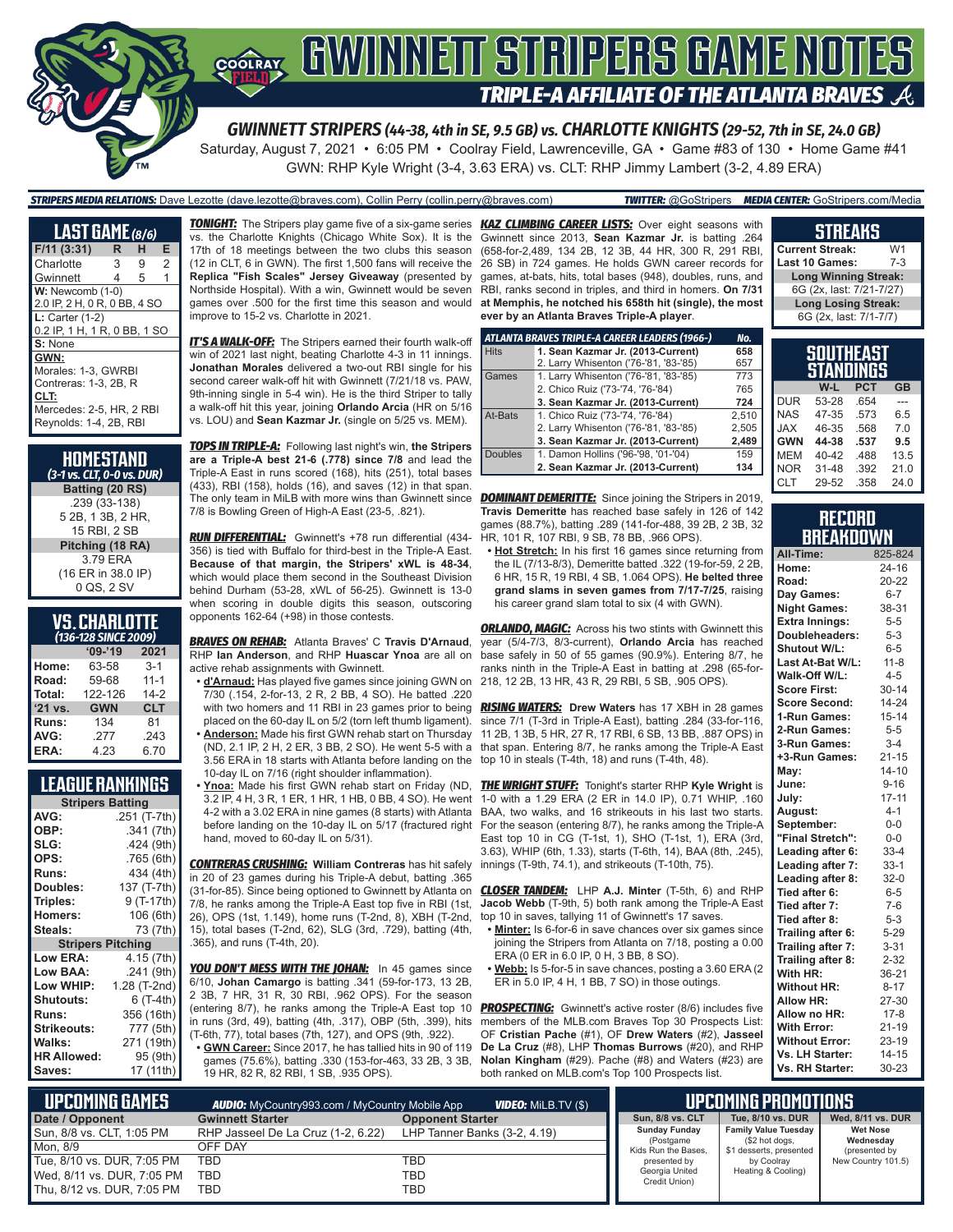

#### *SATURDAY, AUGUST 7, 2021 VS. CHARLOTTE*

#### **MANAGER MATT TUIASOSOPO**

**Matt Tuiasosopo** is in his first season as Gwinnett manager and his third season as a coach in the Atlanta Braves organization in 2021. He was named the seventh manager in team history on 3/30/21. Tuiasosopo is both the youngest manager in team history (turned 35 on 5/10) and the first former Gwinnett player to manage the club (hit .221 with 19 HR, 73 RBI in 178 games from 2016-17).

Tuiasosopo made his managerial debut in 2019 with Class-A Rome, leading the club to a 65-74 record and earning Atlanta's Bobby Cox Award for minor league manager of the year. He was set to return to Rome in 2020, but was reassigned to the Braves Alternate Training Site at Coolray Field once the MiLB season was canceled.

| Tuiasosopo's Managerial Career | Games | W-L     | <b>PCT</b> | <b>Plavoffs</b> |
|--------------------------------|-------|---------|------------|-----------------|
| With Gwinnett (1 Season):      | 82    | 44-38   | .537       |                 |
| MiLB Career (2 Seasons):       | 221   | 109-112 | .493       |                 |

*All staff bios available in the 2021 Stripers Media Guide*

| EJECTIONS (3)              |                          |                         |  |  |  |
|----------------------------|--------------------------|-------------------------|--|--|--|
| Player/Coach               | Date/Inning              | <b>Umpire</b>           |  |  |  |
| <b>Ryan Goins</b>          | 5/25 vs. MEM, 7th Inning | <b>HP Clint Vondrak</b> |  |  |  |
| <b>MGR Matt Tuiasosopo</b> | 6/3 vs. JAX, 8th Inning  | <b>HP Alex Tosi</b>     |  |  |  |
| <b>Travis Snider</b>       | 7/30 at MEM, 8th Inning  | HP John Bacon           |  |  |  |

| TEAM DEFENSE (7TH IN TRIPLE-A EAST)                                                                                  |    |           |                          |                |            |           |           |
|----------------------------------------------------------------------------------------------------------------------|----|-----------|--------------------------|----------------|------------|-----------|-----------|
| <b>PCT</b>                                                                                                           | G  | ТC        | <b>PO</b>                | A              | Е          | <b>DP</b> | ТP        |
| .983                                                                                                                 | 82 | 2940      | 2141                     | 749            | 50         | 81        |           |
| <b>Catchers</b>                                                                                                      |    | <b>SB</b> | $\mathsf{cs}$            | <b>ATT</b>     | <b>PCT</b> | <b>PB</b> | W-L       |
| Casteel, Ryan                                                                                                        |    |           | 0                        |                | .000       |           | $1 - 1$   |
| Contreras, William                                                                                                   |    | 5         | 0                        | 5              | .000       | 2         | $11 - 1$  |
| d'Arnaud, Travis                                                                                                     |    | 2         | O                        | $\mathfrak{p}$ | .000       | 0         | $4 - 1$   |
| Jackson, Alex                                                                                                        |    | 10        | 4                        | 14             | .286       |           | $11 - 12$ |
| Lucroy, Jonathan                                                                                                     |    | 18        | 5                        | 23             | .217       |           | $8 - 15$  |
| Martinez. Carlos                                                                                                     |    | 3         | 0                        | 3              | .000       |           | $2 - 1$   |
| Morales, Jonathan                                                                                                    |    | 10        | 4                        | 14             | .286       |           | $7 - 7$   |
| Total:                                                                                                               |    | 49        | 13                       | 62             | .210       | 7         | 44-38     |
| Outfield Assists (22):<br>Waters (9), Demeritte (4), Ervin (4), Sanchez (2),<br>Almonte (1), Inciarte (1), Pache (1) |    |           |                          |                |            |           |           |
| Pitcher Pickoffs (2):                                                                                                |    |           | Y. Lopez (1), Muller (1) |                |            |           |           |
| Catcher Pickoffs (2):                                                                                                |    |           | Casteel (1), Jackson (1) |                |            |           |           |

## **STARTS**

|     | <b>By Batting Order</b>                                                                     |
|-----|---------------------------------------------------------------------------------------------|
| 1:  | Waters (57), Pache (11), Inciarte (6), Arcia (5), Almonte (1), Ervin (1), Sanchez (1)       |
| 2:  | Pache (26), Kipnis (22), Arcia (15), Goins (7), Demeritte (3), Waters (3),                  |
|     | Almonte (1), Camargo (1), Ervin (1), Gore (1), Heredia (1) Sanchez (1)                      |
| 3:  | Arcia (34), Camargo (29), d'Arnaud (5), Demeritte (4), Jackson (3), Kipnis (3), Lucroy (3), |
|     | Contreras (1)                                                                               |
| 4:  | Camargo (31), Jackson (17), Demeritte (14), Lucroy (5), Contreras (4), Kipnis (4),          |
|     | Almonte (3), Casteel (3), Kazmar Jr. (1)                                                    |
| 5:  | Contreras (15), Lucroy (13), Goins (10), Kazmar Jr. (10), Almonte (8), Jackson (8),         |
|     | Demeritte (5), Kipnis (5), Camargo (3), Snider (2), Casteel (1), Ervin (1), Sanchez (1)     |
| 6:  | Goins (17), Kazmar Jr. (10), Casteel (9), Demeritte (8), Ervin (8), Snider (8),             |
|     | Lucroy (5), Almonte (4), Pache (4), Sanchez (4), Waters (4), Jackson (1)                    |
| 7:  | Ervin (20), Kazmar Jr. (15), Goins (11), Sanchez (10), Snider (10), Pache (5),              |
|     | Casteel (4), Demeritte (4), Morales (2), Almonte (1)                                        |
| 8:  | Sanchez (28), Ervin (11), Morales (11), Kazmar Jr. (9), Snider (7), Goins (5),              |
|     | Casteel (4), Gore (4), Brugman (1), Martinez (1), Unroe (1)                                 |
| 9:  | Starting Pitchers (48), Sanchez (10), Morales (9), Ervin (3), Snider (3), Casteel (2),      |
|     | Gore (2), Kazmar Jr. (2), Martinez (2), Unroe (1)                                           |
|     | <b>By Position</b>                                                                          |
| C:  | Jackson (23), Lucroy (23), Morales (14), Contreras (12), d'Arnaud (5), Martinez (3),        |
|     | Casteel (2)                                                                                 |
| 1B: | Camargo (33), Casteel (19), Snider (12), Kazmar Jr. (8), Morales (5), Lucroy (2),           |
|     | Unroe (2), Goins (1)                                                                        |
| 2B: | Kipnis (26), Goins (20), Sanchez (19), Kazmar Jr. (15), Arcia (1), Morales (1)              |
| 3B: | Camargo (28), Kazmar Jr. (23), Sanchez (18), Goins (8), Arcia (3), Morales (2)              |
| SS: | Arcia (45), Goins (21), Sanchez (14), Camargo (1), Kazmar Jr. (1)                           |
| LF: | Waters (25), Ervin (21), Almonte (9), Gore (7), Snider (7), Kipnis (5), Arcia (4),          |
|     | Demeritte (2), Heredia (1), Sanchez (1)                                                     |
| CF: | Pache (44), Waters (27), Ervin (6), Inciarte (5)                                            |
| RF: | Demeritte (33), Ervin (17), Waters (12), Almonte (8), Snider (8), Sanchez (3),              |
|     | Camargo (1)                                                                                 |
| DH: | Contreras (8), Jackson (6), Demeritte (3), Kipnis (3), Snider (3), Casteel (2), Pache (2),  |
|     | Almonte (1), Arcia (1), Brugman (1), Camargo (1), Ervin (1), Inciarte (1), Lucroy (1)       |
|     |                                                                                             |
|     |                                                                                             |
|     |                                                                                             |

|                                                                     | <b>VS.2021 OPPONENTS</b> |          |          |               |         |       |         |  |  |  |  |  |  |
|---------------------------------------------------------------------|--------------------------|----------|----------|---------------|---------|-------|---------|--|--|--|--|--|--|
| <b>Total</b><br><b>Total</b><br>Home<br>Home<br><b>Road</b><br>Road |                          |          |          |               |         |       |         |  |  |  |  |  |  |
| ICLT                                                                | $3 - 1$                  | $11 - 1$ | $14 - 2$ | COL           |         |       |         |  |  |  |  |  |  |
| <b>DUR</b>                                                          | ---                      | $1 - 5$  | $1 - 5$  | LOU           | $4 - 2$ | ---   | $4 - 2$ |  |  |  |  |  |  |
| <b>JAX</b>                                                          | $1 - 5$                  | ---      | $1 - 5$  | <b>MW DIV</b> | $4 - 2$ | $0-0$ | $4 - 2$ |  |  |  |  |  |  |
| <b>I</b> MEM                                                        | $5 - 1$                  | $7-5$    | $12 - 6$ |               |         |       |         |  |  |  |  |  |  |
| <b>NAS</b>                                                          | $6-6$                    | $0-6$    | $6 - 12$ |               |         |       |         |  |  |  |  |  |  |
| <b>NOR</b>                                                          | $5 - 1$                  | $1 - 5$  | $6-6$    |               |         |       |         |  |  |  |  |  |  |
| <b>SE DIV</b>                                                       | $20 - 14$                | 20-22    | 40-36    |               |         |       |         |  |  |  |  |  |  |

#### **LAST AT-BAT WINS** *(11)*

| The Stripers are 11-8 (.579) in games decided in the last at-bat in 2021. |                          |                                         |  |  |  |  |  |  |  |
|---------------------------------------------------------------------------|--------------------------|-----------------------------------------|--|--|--|--|--|--|--|
| Date/Opponent                                                             | <b>Score</b>             | <b>Game-Winning Play</b>                |  |  |  |  |  |  |  |
| 5/4 at Charlotte                                                          | 10-9 (12th)              | Almonte scores on E4 (Reynolds)         |  |  |  |  |  |  |  |
| 5/9 at Charlotte                                                          | 12-9 (10th)              | Camargo RBI single                      |  |  |  |  |  |  |  |
| 5/14 vs. Louisville                                                       | $2-1$ (8th)              | Arcia solo HR                           |  |  |  |  |  |  |  |
| 5/16 vs. Louisville                                                       | 5-4 (9th)*               | Arcia walk-off solo HR                  |  |  |  |  |  |  |  |
| 5/25 vs. Memphis                                                          | $2-1$ (9th) <sup>*</sup> | Kazmar walk-off single                  |  |  |  |  |  |  |  |
| 6/9-G2 at Memphis                                                         | $3-1$ (8th)              | Waters RBI single                       |  |  |  |  |  |  |  |
| 6/18 vs. Nashville                                                        | 8-7 (10th)*              | Arcia scores on E4 (Hiura on Lucroy FC) |  |  |  |  |  |  |  |
| 6/30 at Durham                                                            | $2-1$ (9th)              | Pache RBI single                        |  |  |  |  |  |  |  |
| 7/18 at Charlotte                                                         | 13-12 (9th)              | Contreras RBI double                    |  |  |  |  |  |  |  |
| 8/1 at Memphis                                                            | $4-2$ (9th)              | Ervin RBI single                        |  |  |  |  |  |  |  |
| 8/6 vs. Charlotte                                                         | 4-3 (11th)*              | Morales walk-off single                 |  |  |  |  |  |  |  |

*\*Denotes "walk-off" win*

# **GWINNETT PLAYERS USED** *(56 IN 2021)*

**Pitchers (32)** Anderson, Ian Arano, Victor Biddle, Jesse Bradford, Chasen Burrows, Thomas Chavez, Jesse Davidson, Tucker De La Cruz, Jasseel *Edwards Jr., Carl* Flaa, Jay Greene, Shane Hernandez, Daysbel Horacek, Mitch Johnstone, Connor *Jones, Nate* Kelley, Trevor Kingham, Nolan Lee, Dylan Lopez, Yoan Martin, Chris Minter, A.J. Muller, Kyle Newcomb, Sean Roark, Tanner Rodriguez, Jose Santana, Edgar *Tice,Ty* Toussaint, Touki Webb, Jacob *Wilson, Bryse* Wright, Kyle Ynoa, Huascar

Almonte, Abraham Arcia, Orlando *Brugman, Jaycob* Camargo, Johan Casteel, Ryan Contreras, William d'Arnaud, Travis Demeritte, Travis Ervin, Phillip Goins, Ryan Gore, Terrance Heredia, Guillermo Inciarte, Ender *Jackson, Alex* Kazmar Jr., Sean Kipnis, Jason

*Lucroy, Jonathan* Martinez, Carlos Morales, Jonathan Pache, Cristian Sanchez, Yolmer Snider, Travis Unroe, Riley Waters, Drew

*Italics = Player no longer in Braves organization*

#### **BASS-LANTA**

OF Abraham Almonte RHP Ian Anderson INF/OF Orlando Arcia LHP Jesse Biddle INF Johan Camargo RHP Jesse Chavez C William Contreras C Travis d'Arnaud LHP Tucker Davidson RHP Carl Edwards Jr.

**30 players have played for both Gwinnett and Atlanta in 2021:** RHP Jay Flaa RHP Shane Greene OF Guillermo Heredia OF Ender Inciarte C Alex Jackson RHP Nate Jones INF Sean Kazmar Jr. C Jonathan Lucroy RHP Chris Martin LHP A.J. Minter

LHP Kyle Muller (Debut) LHP Sean Newcomb OF Cristian Pache RHP Edgar Santana RHP Ty Tice RHP Touki Toussaint RHP Jacob Webb RHP Bryse Wilson RHP Kyle Wright RHP Huascar Ynoa

## **ATLANTA BRAVES REHAB ASSIGNMENTS** *(9 IN 2021)*

**Player Injury (IL Date)** 

RHP Chris Martin RT Shoulder Inflammation (4/7) 5/5-5/11<br>CF Ender Inciarte Strained I T Hamstring (4/17) 5/6-5/12 OF Ender Inciarte Strained LT Hamstring (4/17) 5/6-5<br>OF Guillermo Heredia RT Hamstring Inflammation (5/1) 5/14 OF Guillermo Heredia RT Hamstring Inflammation (5/1) 5/14<br>C Alex Jackson Strained LT Hamstring (5/2) 5/21-6/9, 6/30-7/20 C Alex Jackson Strained LT Hamstring (5/2) 5/21-6/9<br>OF Cristian Pache RT Hamstring Inflammation (5/14) 5/29-6/1 OF Cristian Pache RT Hamstring Inflammation (5/14)<br>RHP Touki Toussaint RT Shoulder Strain (3/26) RHP Touki Toussaint RT Shoulder Strain (3/26) 6/22-7/15<br>C Travis d'Arnaud Torn LT Thumb Ligament (5/2) 7/30-C Travis d'Arnaud Torn LT Thumb Ligament (5/2) 7/30<br>RHP Ian Anderson RT Shoulder Inflammation (7/16) 8/5-RHP Ian Anderson FRT Shoulder Inflammation (7/16)<br>RHP Huascar Ynoa Fractured RT Hand (5/17) Fractured RT Hand (5/17) 8/6-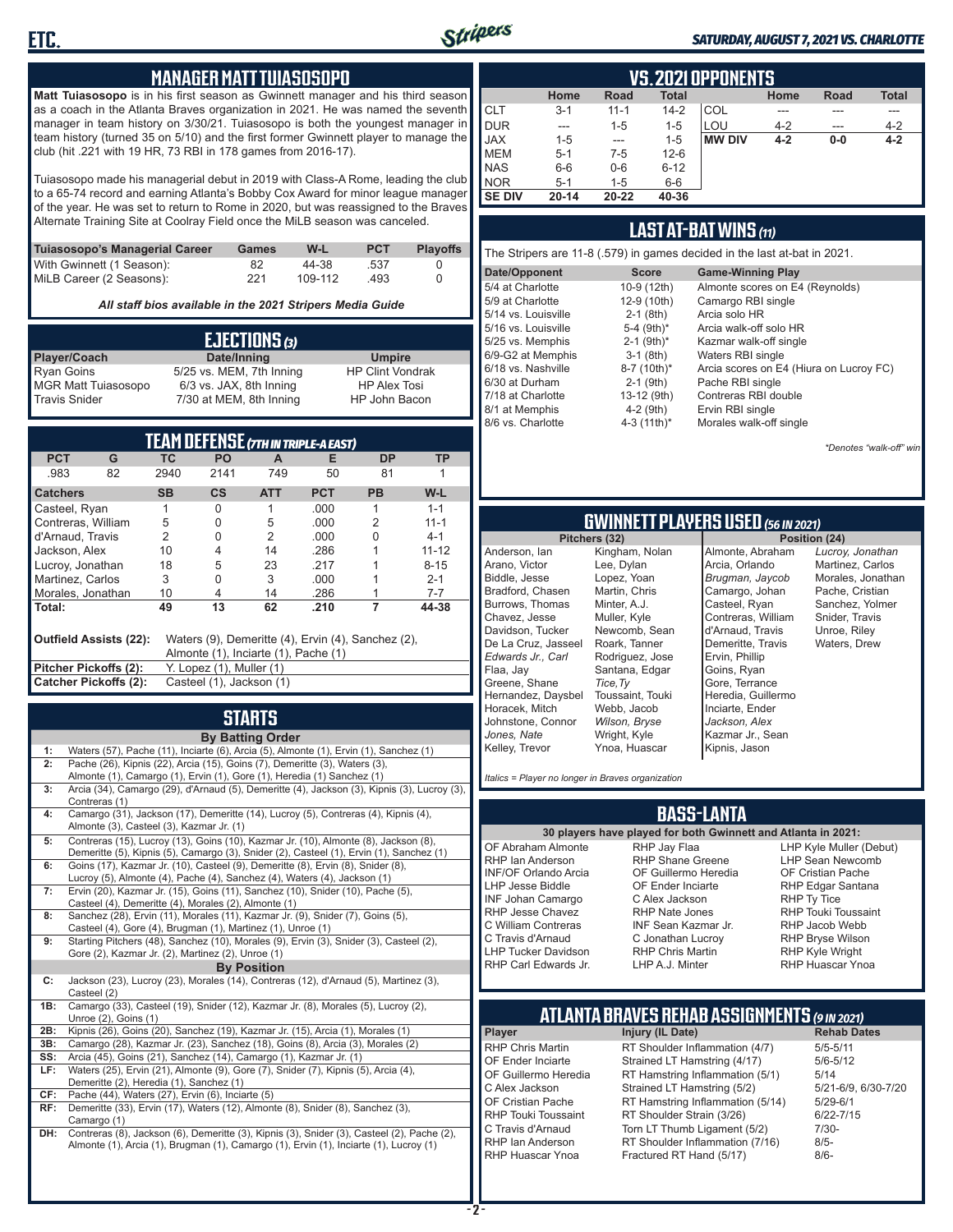### **STARTING PITCHER**



**ON BRAVES 40-MAN ROSTER**

#### *SATURDAY, AUGUST 7, 2021 VS. CHARLOTTE*

# **30****KYLE WRIGHT**

|         |       | <u>tud in le which i</u>                             | <b>BIO ON PAGE 105 OF MEDIA GUIDE</b>                                        |
|---------|-------|------------------------------------------------------|------------------------------------------------------------------------------|
| $B/T$ : | R/R   | <b>BORN:</b> 10/2/95 in Huntsville, Alabama (Age 25) |                                                                              |
| HT:     | $6-4$ |                                                      | <b>ACQUIRED:</b> Braves' 1st round pick (5th overall) in 2017 June draft out |
| WT:     | 215   | of Vanderbilt University (Nashville, TN)             |                                                                              |

*TONIGHT'S START:* Wright makes his 15th Triple-A start of the year in game five of a six-game series vs. Charlotte ... It is his 43rd career game (40th start) with Gwinnett since 2018 (16-9, 3.76 ERA, .237 BAA) ... Is 1-0 with a 1.29 ERA (2 ER in 14.0 IP), 0.71 WHIP, and .160 BAA, two walks, and 16 strikeouts in his last two starts ... At the Triple-A level in August, is a career 4-1 with a 2.83 ERA in 13 games (10 starts).

*LEADERBOARD:* Entering play, ranks among the Triple-A East pitching top 10 in CG (T-1st, 1), SHO (T-1st, 1), ERA (3rd, 3.63), WHIP (6th, 1.33), starts (T-6th, 14), BAA (8th, .245), innings (T-9th, 74.1), and strikeouts (T-10th, 75).

*2021 WITH GWINNETT:* In his first start on 5/5 at Charlotte, suffered his first Triple-A loss since 6/9/19 vs. Durham (was 8-0 with a 2.57 ERA in 12 starts from 6/14/19- 8/31/19) ... Started the Home Opener on 5/11 vs. Louisville (loss, 5.0 IP, 6 H, 3 ER, 2 BB, 5 SO) ... Pitched 11.0 scoreless innings over back-to-back starts vs. Memphis (10 H, 3 BB, 7 SO) from 5/25-5/30 ... On 7/8-G2 vs. Nashville, notched the first complete game and shutout of his professional career (7.0 IP, 1 H, 0 R in 6-0 win) ... On 7/27 at Memphis, tied his career high with 8.0 IP (4 H, 0 R, 2 BB, 5 SO in 1-0 win).

*2021 WITH ATLANTA:* Recalled twice, on 4/16 from the Alternate Training Site (started on 4/16 at the Chicago Cubs) and 6/22 from Gwinnett (started on 6/23 at the New York Mets) ... In two starts, is 0-1 with a 9.95 ERA and .292 BAA.

*2020 SEASON:* Made Atlanta's Opening Day roster for the second time in his career ... Went 2-4 with a 5.21 ERA, .243 BAA, and three quality starts in eight outings ... Made two starts for the Braves in the MLB Postseason, going 1-1 with a 9.45 ERA ... Won his first playoff start in Game 3 of the NLDS at Miami (6.0 IP, 3 H, 0 R, 2 BB, 7 SO in series-clinching 7-0 win) ... Also started Game 3 of the NLCS vs. the Los Angeles Dodgers (loss, 0.2 IP, 5 H, 7 ER, 2 BB, 0 SO, 2 HR in 15-3 loss).

|              | <b>WRIGHT'S OVERALL STATS</b> |         |            |       |           |              |           |            |             |  |  |  |  |
|--------------|-------------------------------|---------|------------|-------|-----------|--------------|-----------|------------|-------------|--|--|--|--|
| Year         | Team                          | W-L     | <b>ERA</b> | G/GS  | <b>HR</b> | <b>BB</b>    | <b>SO</b> | <b>BAA</b> | <b>WHIP</b> |  |  |  |  |
| 12021        | ATLANTA (MLB)                 | $0 - 1$ | 9.95       | 212   |           | <sub>5</sub> | 6         | .292       | 1.89        |  |  |  |  |
|              | Gwinnett (AAA)                | $3-4$   | 3.63       | 14/14 |           | 30           | 75        | .245       | 1.33        |  |  |  |  |
| MiLB Career: |                               | 22-18   | 3.69       | 71/68 | 28        | 122          | 342       | .238       | 1.25        |  |  |  |  |
| MLB Career:  |                               | $2 - 8$ | 6.56       | 21/14 | 15        | 48           | 59        | .260       | 1.69        |  |  |  |  |

|          | <b>WRIGHT'S 2021 SPLITS (WITH GWINNETT)</b> |           |                       |  |  |  |  |  |  |  |  |
|----------|---------------------------------------------|-----------|-----------------------|--|--|--|--|--|--|--|--|
| Home:    | 2-2, 2.25 ERA (7G)                          | Road:     | 1-2, 5.24 ERA (7G)    |  |  |  |  |  |  |  |  |
| Day:     | 1-1, 2.00 ERA (3G)                          | Night:    | 2-3, 4.15 ERA (11G)   |  |  |  |  |  |  |  |  |
| Starter: | 3-4, 3.63 ERA (14G)                         | Reliever: | $0-0, - -$ ERA $(0G)$ |  |  |  |  |  |  |  |  |
| Vs. LHB: | .250 BAA, 6 HR                              | Vs. RHB:  | .241 BAA, 1 HR        |  |  |  |  |  |  |  |  |

|                  | <b>WRIGHT VS. CHARLOTTE</b> |            |   |    |      |    |    |    |           |           |  |  |  |  |  |
|------------------|-----------------------------|------------|---|----|------|----|----|----|-----------|-----------|--|--|--|--|--|
|                  | W-L                         | <b>ERA</b> | G | GS | ΙP   | Н  | ER | HR | <b>BB</b> | <b>SO</b> |  |  |  |  |  |
| 2018:            | $0-0$                       | 0.00       |   |    | 2.0  |    |    |    |           |           |  |  |  |  |  |
| 2019:            | $1 - 2$                     | 8.16       |   | 3  | 14.1 | 22 | 13 |    |           | 12        |  |  |  |  |  |
| 2021:            | $0 - 1$                     | 10.13      | 2 | 2  | 8.0  | 16 | 9  |    |           | 13        |  |  |  |  |  |
| <b>I</b> Career: | $1 - 3$                     | 8.14       |   | 5  | 24 1 | 39 | 22 | 5  |           | 27        |  |  |  |  |  |

| <b>WRIGHT'S HIGHS &amp; LOWS</b> |                           |                                     |  |  |  |  |  |  |  |  |
|----------------------------------|---------------------------|-------------------------------------|--|--|--|--|--|--|--|--|
|                                  | <b>Season</b>             | Career (MiLB and MLB)               |  |  |  |  |  |  |  |  |
| IIP:                             | 8.0 (7/27 at MEM)         | 8.0 (2x, last: 7/27/21, GWN at MEM) |  |  |  |  |  |  |  |  |
| so:                              | 11 (8/1 at MEM)           | 13 (6/26/18, MIS vs. JAX)           |  |  |  |  |  |  |  |  |
| BB:                              | 6 (7/1 at DUR)            | 6 (2x, last: 7/1/21, GWN at DUR)    |  |  |  |  |  |  |  |  |
| H:                               | 8 (2x, last: 7/15 at CLT) | 10 (8/19/19, GWN at NOR)            |  |  |  |  |  |  |  |  |
| <b>IER:</b>                      | 6 (7/15 at CLT)           | 8 (4/28/19, GWN vs. TOL)            |  |  |  |  |  |  |  |  |
| Low-Hit CG:                      | No 9.0 IP CG              | No 9.0 IP CG                        |  |  |  |  |  |  |  |  |
| Low-ER CG:                       | No 9.0 IP CG              | No 9.0 IP CG                        |  |  |  |  |  |  |  |  |

*CAREER HIGHLIGHTS:* **2018:** MLB Futures Game selection (8-9, 3.46 ERA, .230 BAA in 27G between Double-A Mississippi and Gwinnett) ... Made his MLB debut with Atlanta (0-0, 4.50 ERA, .182 BAA in 4G) ... **2019:** Led the International League in wins with Gwinnett (11-4, 4.17 ERA in 21 starts) ... Went 0-3 with an 8.69 ERA in seven games (4 starts) with Atlanta.

|            | <b>WRIGHT'S 2021 STARTS (ALL LEVELS)</b> |               |     |   |   |           |           |           |           |       |                       |          |                                                  |
|------------|------------------------------------------|---------------|-----|---|---|-----------|-----------|-----------|-----------|-------|-----------------------|----------|--------------------------------------------------|
| Team       | Date/Opp.                                | <b>Result</b> | IP  | н | R | <b>ER</b> | <b>HR</b> | <b>BB</b> | <b>SO</b> | NP-S  | Opp. Starter          | Final    | <b>Notes</b>                                     |
| <b>ATL</b> | 4/16 at CHC                              | <b>ND</b>     | 4.1 | 3 | 2 |           |           |           | 5         | 78-46 | <b>Zach Davies</b>    | W. 5-2   | Hit four batters (including Javier Baez twice).  |
| <b>GWN</b> | 5/5 at CLT                               | $L.0-1$       | 5.0 | 8 | 4 | 3         | 0         |           | 8         | 83-55 | Jonathan Stiever      | $L.6-9$  | First Triple-A loss since 6/9/19 vs. Durham.     |
| <b>GWN</b> | 5/11 vs. LOU                             | L. 0-2        | 5.0 | 6 | 3 | 3         | $\Omega$  |           | 5         | 89-56 | <b>Ashton Goudeau</b> | $L, 0-4$ | All three runs were allowed in first inning.     |
| <b>GWN</b> | 5/18 at NAS                              | <b>ND</b>     | 4.2 |   | 5 | 5         |           |           | 4         | 93-53 | Aaron Ashby           | $L.8-9$  | Gwinnett led 6-5 when he exited.                 |
| <b>GWN</b> | 5/25 vs. MEM                             | <b>ND</b>     | 5.0 | 4 | 0 | $\Omega$  | 0         |           | 4         | 88-55 | Angel Rondón          | W. 2-1   | Gwinnett won on walk-off single by Kazmar Jr.    |
| <b>GWN</b> | 5/30 vs. MEM                             | W. 1-2        | 6.0 | 6 | 0 | $\Omega$  | $\Omega$  | 2         | 3         | 78-48 | Angel Rondón          | W. 5-0   | First back-to-back scoreless starts in Triple-A. |
| <b>GWN</b> | $6/5$ vs. JAX                            | <b>ND</b>     | 6.0 |   | 5 | 4         | 2         |           |           | 94-61 | Jordan Holloway       | $L, 5-8$ | Both HR allowed in four-run third inning.        |
| <b>GWN</b> | 6/11 at MEM                              | <b>ND</b>     | 1.2 |   |   | $\Omega$  | $\Omega$  | 3         | 2         | 59-29 | <b>Connor Thomas</b>  | $L.3-4$  | Shortest Triple-A start since 4/28/19 vs. TOL.   |
| <b>GWN</b> | 6/17 vs. NAS                             | <b>ND</b>     | 5.0 | 6 |   |           | 0         | 4         | 5         | 87-47 | <b>Bowden Francis</b> | $L. 2-3$ | Most walks allowed since 8/14/20 at MIA (6).     |
| <b>ATL</b> | 6/23 at NYM                              | L. 0-1        | 2.0 | 4 | 5 | 5         |           | 3         |           | 55-29 | <b>Tvlor Meaill</b>   | L. 3-7   | Three of four hits allowed went for extra bases. |
| <b>GWN</b> | 7/1 at DUR                               | $L. 1-3$      | 6.0 | 3 | 4 | 4         |           | 6         | 5         | 84-42 | <b>Dietrich Enns</b>  | $L. 1-6$ | Three of four ER on Brett Sullivan HR in 3rd.    |
| <b>GWN</b> | 7/8-G2 vs. NAS                           | W. 2-3        | 7.0 |   | 0 | $\Omega$  | $\Omega$  |           | 6         | 86-53 | <b>Blaine Hardy</b>   | W. 6-0   | First career CG SHO in 78th professional start.  |
| <b>GWN</b> | 7/15 at CLT                              | <b>ND</b>     | 3.0 | 8 | 6 | 6         |           |           | 5         | 71-46 | Jonathan Stiever      | W. 11-10 | Charlotte led 6-3 when he exited.                |
| <b>GWN</b> | 7/21 vs. NOR                             | L. 2-4        | 6.0 | 4 | 2 |           |           | 3         | 5         | 95-57 | Konner Wade           | $L. 1-2$ | Winning run scored on a wild pitch in sixth.     |
| <b>GWN</b> | 7/27 at MEM                              | W. 3-4        | 8.0 | 4 | 0 | 0         | 0         |           | 5         | 99-63 | Jack Flaherty         | W, 1-0   | Tied career-high in IP (7/25/18, MIS vs. MOB).   |
| <b>GWN</b> | 8/1 at MEM                               | <b>ND</b>     | 6.0 | 4 | 2 | 2         |           | 0         | 11        | 91-65 | <b>Jack Flaherty</b>  | W. 4-2   | First 11 strikeout start since 8/19/19 at NOR.   |

|                     | <b>STRIPERS STARTING PITCHERS (13 IN 2021)</b> |            |           |               |         |                             |                            |                                                    |  |  |  |  |  |
|---------------------|------------------------------------------------|------------|-----------|---------------|---------|-----------------------------|----------------------------|----------------------------------------------------|--|--|--|--|--|
| <b>Pitcher</b>      | W-L                                            | <b>ERA</b> | <b>GS</b> | QS            |         | <b>Team W-L Run Support</b> | <b>Last Gwinnett Start</b> | <b>Final Line</b>                                  |  |  |  |  |  |
| Anderson, Ian       | $0 - 0$                                        | 7.71       |           |               | $0 - 1$ | 2.00 RPG (2 Tot.)           | 8/5 vs. CLT (ND)           | 2.1 IP, 2 H, 2 R, 2 ER, 3 BB, 2 SO (47p/24s)       |  |  |  |  |  |
| Burrows. Thomas     | $0 - 0$                                        | 0.00       |           | 0             | $1 - 0$ | $0.00$ RPG $(0$ Tot.)       | 7/21-G1 vs. NOR (ND)       | 1.0 IP, 0 H, 1 R, 0 ER, 3 BB, 2 SO (32p/13s)       |  |  |  |  |  |
| Davidson, Tucker    | $2 - 1$                                        | 0.90       | 3         | 3             | $2 - 1$ | 5.33 RPG (16 Tot.)          | 5/23 at NAS (L)            | 6.0 IP, 1 H, 1 R, 1 ER, 1 BB, 9 SO, 1 HR (82p/51s) |  |  |  |  |  |
| De La Cruz, Jasseel | $0 - 2$                                        | 6.65       | 13        | 0             | 7-6     | 2.38 RPG (31 Tot.)          | 8/3 vs. CLT (ND)           | 3.1 IP, 6 H, 4 R, 4 ER, 1 BB, 2 SO, 1 HR (75p/49s) |  |  |  |  |  |
| Johnstone, Connor   | $1 - 6$                                        | 7.16       | 11        | 0             | $4 - 7$ | 1.82 RPG (20 Tot.)          | 7/31 at MEM (ND)           | 2.0 IP, 1 H, 0 R, 0 BB, 1 SO (27p/15s)             |  |  |  |  |  |
| Kingham, Nolan      | $0 - 3$                                        | 8.44       | 5         | 0             | $2 - 3$ | 1.40 RPG (7 Tot.)           | 7/30 at MEM (ND)           | 5.0 IP, 7 H, 5 R, 5 ER, 3 BB, 2 SO, 2 HR (94p/64s) |  |  |  |  |  |
| Muller, Kyle        | $2 - 2$                                        | 3.92       | 9         | 2             | $7 - 2$ | 4.22 RPG (38 Tot.)          | 7/14 at CLT (ND)           | 4.0 IP. 1 H, 0 R, 2 BB, 4 SO, 1 WP (71p/44s)       |  |  |  |  |  |
| Roark. Tanner       | $0 - 0$                                        | 0.00       | 2         | $\Omega$      | $2 - 0$ | 4.00 RPG (8 Tot.)           | 7/25 vs. NOR (ND)          | 3.0 IP, 1 H, 0 R, 0 BB, 3 SO, 1 HBP (32p/23s)      |  |  |  |  |  |
| Rodriguez, Jose     | $2 - 3$                                        | 7.44       | 9         | 0             | $4 - 5$ | 2.89 RPG (26 Tot.)          | 8/4 vs. CLT (W)            | 5.0 IP, 2 H, 0 R, 0 BB, 4 SO (61p/45s)             |  |  |  |  |  |
| Toussaint, Touki    | $2 - 1$                                        | 4.32       | 4         | $\mathcal{P}$ | $2 - 2$ | 3.50 RPG (14 Tot.)          | 7/13 at CLT (W)            | 6.0 IP, 3 H, 2 R, 2 ER, 3 BB, 7 SO, 1 HR (89p/54s) |  |  |  |  |  |
| Wilson, Bryse       | $4 - 2$                                        | 4.47       | 9         | 3             | $6 - 3$ | 3.00 RPG (27 Tot.)          | 7/7 vs. NAS (ND)           | 5.0 IP, 8 H, 5 R, 5 ER, 2 BB, 2 SO, 2 HR (81p/50s) |  |  |  |  |  |
| Wright, Kyle        | $3-4$                                          | 3.63       | 14        | 5             | $6 - 8$ | 1.86 RPG (26 Tot.)          | 8/1 at MEM (ND)            | 6.0 IP, 4 H, 2 R, 2 ER, 0 BB, 11 SO (91p/65s)      |  |  |  |  |  |
| Ynoa, Huascar       | $0 - 0$                                        | 2.45       |           | 0             | $1 - 0$ | 0.00 RPG (0 Tot.)           | 8/6 vs. CLT (ND)           | 3.2 IP, 4 H, 3 R, 1 ER, 0 BB, 4 SO, 1 HR (68p/46s) |  |  |  |  |  |
| Total:              | $16 - 24$                                      | 5.00       | 82        | 15            | 44-38   | 2.62 RPG (215 Tot.)         |                            |                                                    |  |  |  |  |  |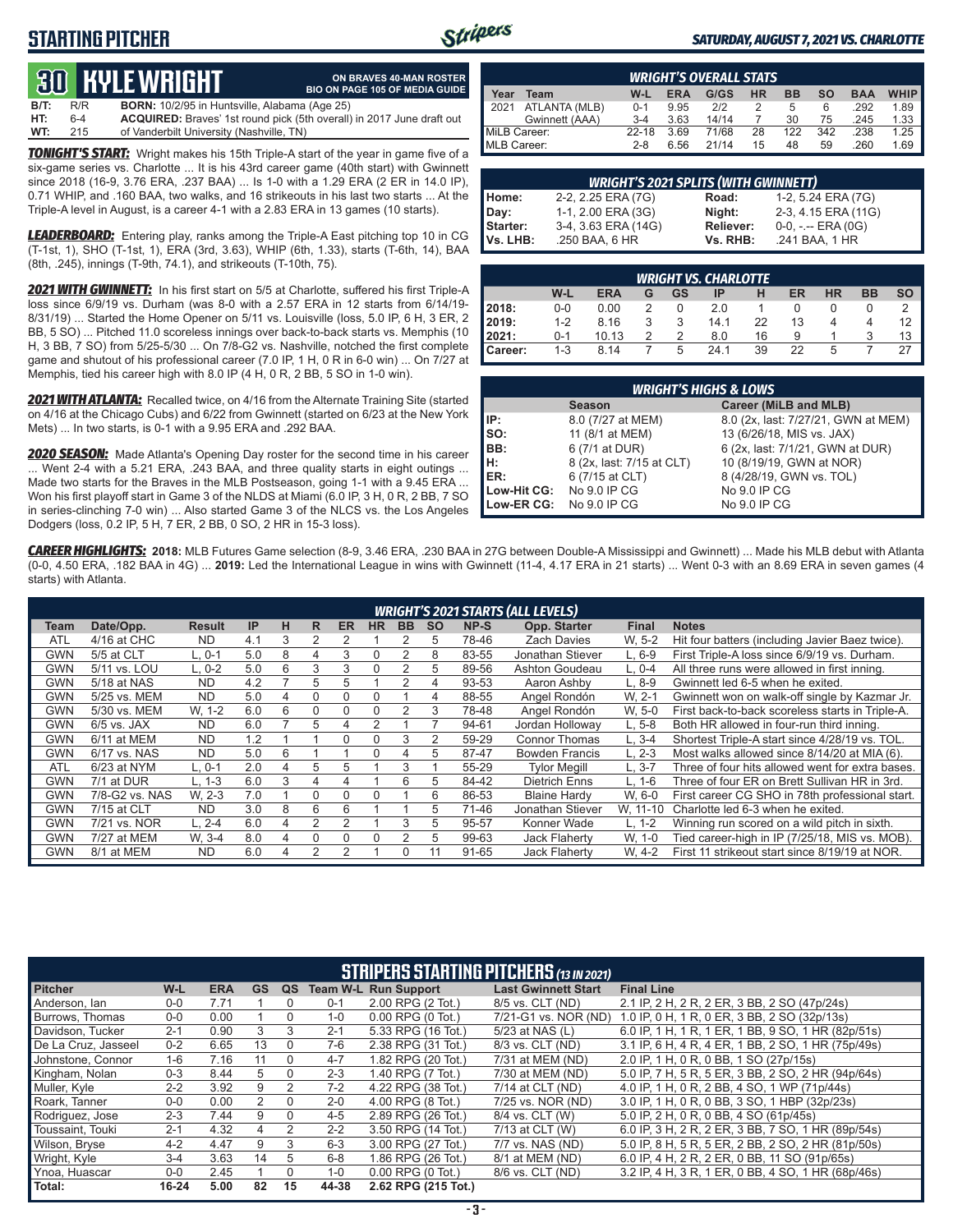#### **BULLPEN**



#### *SATURDAY, AUGUST 7, 2021 VS. CHARLOTTE*

|                   | <b>STRIPERS PITCHING BREAKDOWN</b>                                                  |            |            |      |     |           |           |           |            |  |  |  |
|-------------------|-------------------------------------------------------------------------------------|------------|------------|------|-----|-----------|-----------|-----------|------------|--|--|--|
|                   | $W-L$                                                                               | <b>ERA</b> | IP         | R    | ER  | <b>HR</b> | <b>BB</b> | <b>SO</b> | <b>BAA</b> |  |  |  |
| Starters:         | $16 - 24$                                                                           | 5.00       | 347.1      | 204  | 193 | 54        | 137       | 348       | .260       |  |  |  |
| <b>Relievers:</b> | $28 - 14$                                                                           | 3.34       | 366.1      | 152  | 136 | 42        | 134       | 429       | .223       |  |  |  |
| Total:            | 44-38                                                                               |            | 4.15 713.2 | -356 | 329 | 96        | 271       | 777       | -241       |  |  |  |
|                   | <b>Saves/Opp:</b> 17/30 (56.7%) <b>Holds:</b> 34<br><b>IR/Scored: 58/23 (39.7%)</b> |            |            |      |     |           |           |           |            |  |  |  |

|            | <b>PITCHING BY MONTH</b>                                                                |      |       |     |     |    |     |     |                       |  |  |  |  |  |
|------------|-----------------------------------------------------------------------------------------|------|-------|-----|-----|----|-----|-----|-----------------------|--|--|--|--|--|
|            | <b>BAA</b><br>W-L<br><b>HR</b><br><b>BB</b><br><b>SO</b><br><b>ERA</b><br>ER<br>IP<br>R |      |       |     |     |    |     |     |                       |  |  |  |  |  |
| May:       | $14 - 10$                                                                               | 3.50 | 211.0 | 90  | 82  | 28 | 65  | 240 | .222 ∥                |  |  |  |  |  |
| June:      | $9 - 16$                                                                                | 4.55 | 213.2 | 115 | 108 | 26 | 94  | 223 | .263                  |  |  |  |  |  |
| July:      | $17 - 11$                                                                               | 4.50 | 242.0 | 131 | 121 | 37 | 100 | 261 | $.240$ $\blacksquare$ |  |  |  |  |  |
| August:    | $4 - 1$                                                                                 | 3.45 | 47.0  | 20  | 18  | 5  | 12  | 53  | $.240$ $\blacksquare$ |  |  |  |  |  |
| September: |                                                                                         |      |       |     |     |    |     |     |                       |  |  |  |  |  |

| <b>RELIEF SUMMARY (CURRENT STRIPERS ONLY, GWINNETT STATS ONLY)</b> |         |            |    |           |                          |               |              |                    |                                                          |                         |
|--------------------------------------------------------------------|---------|------------|----|-----------|--------------------------|---------------|--------------|--------------------|----------------------------------------------------------|-------------------------|
| <b>Pitcher</b>                                                     | $W-L$   | <b>ERA</b> | G  | <b>GF</b> | <b>HLD</b>               | <b>SV/OPP</b> | <b>IR/RS</b> | <b>Last Outing</b> | <b>Last Final Line</b>                                   | <b>Scoreless Streak</b> |
| Arano, Victor                                                      | $1 - 1$ | 3.18       | 21 |           | 3                        | 1/3           | 2/0          | 8/5 vs. CLT        | 1.0 IP, 0 H, 0 R, 1 BB, 2 SO (16p/12s)                   | 5G (6.0 IP)             |
| Biddle, Jesse (L)                                                  | $0 - 1$ | 1.93       | 19 | 2         | 3                        | 0/1           | 7/3          | 8/4 vs. CLT        | Hold, 1.0 IP, 2 H, 0 R, 1 BB, 2 SO (24p/16s)             | 4G (4.0 IP)             |
| Bradford, Chasen                                                   | $4 - 0$ | 4.10       | 25 | 3         | 5                        | 0/1           | 2/2          | 8/5 vs. CLT        | 1.0 IP, 3 H, 1 R, 1 ER, 0 BB, 1 SO (17p/13s)             | -6G                     |
| Burrows, Thomas (L)                                                | $2 - 0$ | 2.76       | 22 |           | 3                        | 0/0           | 15/6         | 8/6 vs. CLT        | 1.0 IP, 1 H, 0 R, 1 BB, 2 SO (27p/17s)                   | 3G (3.0 IP)             |
| De La Cruz, Jasseel                                                | $1 - 0$ | 1.93       | 3  |           |                          | 0/0           | 0/0          | 7/10 vs. NAS       | 3.0 IP, 0 H, 0 R, 3 BB, 3 SO (49p/28s)                   | 2G (4.0 IP)             |
| Flaa, Jay                                                          | $1 - 1$ | 5.31       | 20 | 5         |                          | 1/1           | 2/0          | 8/6 vs. CLT        | 1.0 IP, 0 H, 0 R, 1 BB, 0 SO (16p/9s)                    | 4G (4.0 IP)             |
| Horacek, Mitch (L)                                                 | $1 - 2$ | 4.80       | 13 | 3         |                          | 0/0           | 3/3          | 8/5 vs. CLT        | 1.0 IP, 0 H, 0 R, 0 BB, 2 SO (11p/7s)                    | 2G (2.0 IP)             |
| Johnstone, Connor                                                  | $2 - 0$ | 1.53       | 12 |           | $\blacksquare$           | 0/0           | 8/5          | 8/5 vs. CLT        | 0.2 IP, 1 H, 0 R, 0 BB, 0 SO (12p/9s)                    | 3G (2.1 IP)             |
| Kelley, Trevor                                                     | $1 - 2$ | 1.69       | 23 |           | 5                        | 0/2           | 4/1          | 8/6 vs. CLT        | 1.0 IP, 1 H, 0 R, 1 BB, 0 SO (14p/8s)                    | 3G (3.0 IP)             |
| Kingham, Nolan                                                     | $0 - 1$ | 21.00      |    |           |                          | 0/1           | 0/0          | 8/5 vs. CLT        | Loss, 3.0 IP, 7 H, 7 R, 7 ER, 0 BB, 4 SO, 2 HR (64p/52s) | $-1G$                   |
| Lee, Dylan (L)                                                     | $3 - 1$ | 1.95       | 23 | 5         | 5                        | 0/1           | 3/0          | 8/4 vs. CLT        | Hold, 1.0 IP, 0 H, 0 R, 0 BB, 1 SO (13p/9s)              | 2G (3.0 IP)             |
| Lopez, Yoan                                                        | $3-2$   | 3.32       | 19 | 5         | 3                        | 0/1           | 4/2          | 8/6 vs. CLT        | 1.1 IP, 1 H, 0 R, 0 BB, 1 SO (17p/10s)                   | 6G (6.1 IP)             |
| Minter, A.J. (L)                                                   | $0 - 0$ | 0.00       | 6  | 6         | $\blacksquare$           | 6/6           | 0/0          | 8/4 vs. CLT        | Save, 1.0 IP, 0 H, 0 R, 0 BB, 2 SO (12p/7s)              | 6G (6.0 IP)             |
| Newcomb, Sean (L)                                                  | $1 - 0$ | 3.00       | 8  | 6         | $\overline{\phantom{a}}$ | 1/1           | 0/0          | 8/6 vs. CLT        | Win, 2.0 IP, 2 H, 0 R, 0 BB, 4 SO (35p/24s)              | 1G (2.0 IP)             |
| Roark, Tanner                                                      | $3 - 1$ | 3.58       | 14 |           |                          | 1/2           | 0/0          | 7/30 at MEM        | Win, 2.0 IP, 2 H, 2 R, 2 ER, 1 BB, 3 SO (40p/24s)        | $-1G$                   |
| Rodriguez, Jose                                                    | $0 - 0$ | 3.60       |    |           |                          | 0/0           | 0/0          | 5/26 vs. MEM       | 1.0 IP, 2 H, 1 R, 1 ER, 0 BB, 1 SO, 1 HR (13p/10s)       | -2G                     |
| Webb, Jacob                                                        | $0 - 1$ | 2.33       | 19 | 15        |                          | 5/5           | 0/0          | 8/6 vs. CLT        | 1.0 IP, 0 H, 0 R, 0 BB, 1 SO (10p/8s)                    | 7G (7.0 IP)             |

| <b>SCORELESS INNINGS STREAKS (10-PLUS INNINGS)</b> |           |                    |                       |  |  |  |
|----------------------------------------------------|-----------|--------------------|-----------------------|--|--|--|
| <b>Pitcher</b>                                     | Length    | <b>Dates</b>       | <b>Stats</b>          |  |  |  |
| Bradford, C.                                       | 16.0 IP   | 5/7-6/13 (10G)     | 1-0, 6 H, 3 BB, 12 SO |  |  |  |
| Wright, K                                          | $12.0$ IP | $5/25 - 6/5$ (3GS) | 1-0, 11 H, 3 BB, 8 SO |  |  |  |
| Roark, T.                                          | 11 0 IP   | $6/4 - 6/20$ (5G)  | 1-0, 8 H, 4 BB, 11 SO |  |  |  |

## **54 VICTOR ARANO** *- RHP - 26 YRS - COSAMALOAPAN, MEXICO*

- **• 2021 with GWN: Is 1-0 with a 0.00 ERA (0 ER in 6.0 IP) and .190 BAA (4 H, 1 BB, 10 SO) in 5G since 7/15** ... **5/14 vs. LOU:** Earned GWN's first save of 2021
- (1.0 IP, 1 H) ... **8/1 at MEM:** Earned first win (2.0 IP, 2 H, 0 R, 1 SO in 4-2 win). **• 2021 with ATL:** Recalled on 5/8, but did not pitch ... Optioned on 5/10 ... DFA'd and outrighted to Gwinnett on 6/6.
- **• 2020:** Was a member of Philadelphia's 60-man player pool, but spent the entire year at the Alternate Site in Lehigh Valley ... DFA'd by the Phillies on 1/18.
- **• 2019:** Limited to just 6G with Triple-A Lehigh Valley (2-0, 0.00 ERA in 3G) and Philadelphia (1-0, 3.86 ERA in 3G) ... Was on injured list from 4/20-end of season (right elbow inflammation).
- **• Acquired:** Claimed off waivers from Philadelphia (1/22/21) ... Originally signed by the Los Angeles Dodgers as a non-drafted free agent (4/4/13).
- **• MLB Career:** 3-2, 2.65 ERA, .224 BAA, 3 SV in 73G with Philadelphia (2017-19).

## **48 JESSE BIDDLE** *- LHP - 29 YRS - PHILADELPHIA, PA*

- **• 2021 with GWN: 5/22-6/13:** Posted a 1.50 ERA (1 ER in 6.0 IP) over 6G ... **6/23- 7/17:** Had a 0.00 ERA (0 ER in 5.1 IP) and .211 BAA (4 H, 3 BB, 12 SO) over 6G.
- **• 2021 with ATL:** Had his contract selected on 4/17, pitched in 8G with the Braves (0-0, 8.44 ERA, 10 ER in 10.2 IP) ... DFA'd on 5/17, outrighted to Gwinnett on 5/19.
- **• Spring Training:** 0-0, 3.00 ERA, .257 BAA, 2 SV in 9G with Cincinnati ... Released on 3/26 after re-signing as MiLB FA on 12/11/20.
- **• 2020:** Opened the year at Cincinnati's Alternate Training Site ... Contract selected on 8/25 (0-0, 0.00 ERA, 0 ER in 0.2 IP in 1G) ... Placed on 10-day injured list on 8/29 (left shoulder impingement) and missed the remainder of the year.
- **• Acquired:** MiLB FA (4/2/21) ... Originally Philadelphia's 1st-round pick (27th overall) in 2010 out of Germantown Friends High School (Philadelphia, PA).
- **• MLB Career:** 6-2, 5.07 ERA, .261 BAA, 1 SV in 99G with ATL (2018-19, 2021), SEA (2019), TEX (2019), CIN (2020).

## **28 CHASEN BRADFORD** *- RHP - 32 YRS - LAS VEGAS, NV*

- **• 2021 with GWN: All 4 of his wins (4-0) have been 2.0-IP outings:** 5/15 vs. LOU (1 H, 0 R, 2 SO), 6/16 vs. NAS (3 H, 1 ER, 3 SO), 6/24 at NOR (0 H, 0 R, 1 BB, 3 SO), and 7/31 at MEM (2.0 IP, 1 H, 1 ER, 1 SO) ... **5/7-6/13:** Posted team-best 16.0-IP scoreless streak over 10G (6 H, 3 BB, 12 SO).
- **• 2020:** Re-signed by Seattle to an MiLB deal on 1/15, but was not included on the Mariners' 60-man player pool ... Did not play.
- **• 2019:** Split time between Seattle (0-0, 4.86 ERA, 1 SV in 12G) and Triple-A Tacoma (0-0, 6.75 ERA, 1 SV in 5G).
- **• Acquired:** MiLB FA (3/15/21) ... Originally the New York Mets' 35th round pick in 2011 out of the University of Central Florida.
- **• MLB Career:** 7-0, 3.89 ERA, .253 BAA, 1 SV in 86G with NYM, SEA (2017-19).

| <b>PITCHER AWARDS &amp; HONORS</b> |  |
|------------------------------------|--|
|                                    |  |
| <b>Award/Date</b>                  |  |
|                                    |  |

**Pitcher Award/Date Stats** Wilson, B. AAA East Pitcher of Week (6/28-7/4) 0-0, 7.0 IP, 0 ER, 7 SO

#### **49 THOMAS BURROWS** *- LHP - 26 YRS - FLORENCE, AL*

- **• 2021 with GWN: Is 1-0 with a 1.10 ERA (2 ER in 16.1 IP) and .161 BAA (9 H, 10 BB, 24 SO) in 13G since 6/20** ... **6/20-7/2:** Struck out 12 over 7.0 scoreless IP (3 H, 1 BB) in 5G ... **7/15 at CLT:** Improved to 2-0 (1.0 IP, 0 H, 0 R, 0 BB, 1 SO) in 11-10 win ... **7/21-G2 vs. NOR:** Made the first start of his pro career (ND, 1.0 IP, 0 H, 1 R, 0 ER, 3 BB, 2 SO).
- **• MLB.com Prospect Rankings:** #20 (Braves Top 30).
- **• 2020:** Was an NRI to Spring Training, but not included on 60-man player pool.
- **• 2019:** Went 2-4 with a 4.42 ERA, .221 BAA, and 7 saves (7-for-9) in 43G between Double-A Mississippi and Gwinnett ... Stranded 16 of 17 inherited runners with the Stripers (94.1%) ... Won Atlanta's Bill Lucas Award for community service.
- **• Acquired:** Via trade with Seattle (1/11/17) ... Originally the Mariners' 4th-round pick in 2016 out of the University of Alabama.

#### **45 JAY FLAA** *- RHP - 29 YRS - BISMARCK, ND*

- **• 2021 with GWN: 5/13-6/24:** Did not allow an ER over his first 10G (1 R in 11.0 IP, 7 H, 9 BB, 15 SO, .171 BAA) ... **7/18 at CLT:** Earned his first save with GWN, tossing 1.0 IP (1 H, 1 ER, 0 BB, 2 SO) in a come-from-behind 13-12 victory ... **8/3 vs. CLT:** Earned first win with GWN (1.0 IP, 1 H, 0 R, 1 BB, 1 SO in 4-2 win).
- **• 2021 with ATL:** From 5/23-5/30, went 0-0 with a 27.00 ERA (4 ER in 1.1 IP) in 1G ... Outrighted to Gwinnett on 7/13.
- **• 2021 with BAL:** Selected by Baltimore on 4/26 and made his MLB debut on 4/27 vs. the NY Yankees (1.1 IP, 2 BB, 1 SO, struck out Aaron Judge) ... Optioned on 4/28, appeared in 1G with Triple-A Norfolk (0-0, 16.20) ... DFA'd on 5/8.
- **• Spring Training:** 0-0, 3.38 ERA, .200 BAA, 0 SV in 3G with Baltimore.
- **• 2020:** Was not on Baltimore's 60-man player pool, did not play.
- **• 2019:** Went 2-5 with a 4.69 ERA, .256 BAA, and 5 SV in 40G (3 starts) between Double-A Bowie and Norfolk (2-3, 5.24 ERA, 4 SV in 29G during Triple-A debut).
- **• Acquired:** Claimed off waivers from Baltimore (5/11/21) ... Originally the Orioles' 6th-round pick in 2015 out of North Dakota State University (Fargo, ND).
- **• MLB Career:** 0-0, 13.50 ERA, .300 BAA in 2G with Baltimore, Atlanta (2021).

#### **59 MITCH HORACEK** *- LHP - 29 YRS - LITTLETON, CO*

- **• 2021 Season:** Opened the year with GWN, going 1-2 with a 4.76 ERA and .250 BAA in 10G ... Was on the Development List from 5/25-5/30 and 6/2-6/15 ... Transferred to Advanced-A Rome on 7/9 and went 1-0 with a 2.25 ERA and .167 BAA in 4G ... Rejoined the Stripers on 7/20.
- **• 2020:** Signed with Minnesota, but was not on the Twins' 60-man player pool.
- **• 2019:** Pitched for both Double-A Hartford (4-0, 2.48 ERA in 34G) and Triple-A Albuquerque (1-1, 18.75 ERA in 12G) in the Colorado Rockies organization.
- **• Acquired:** MiLB FA (3/25/21) ... Originally Baltimore's 9th-round pick in 2013 out of Dartmouth College (Hanover, NH).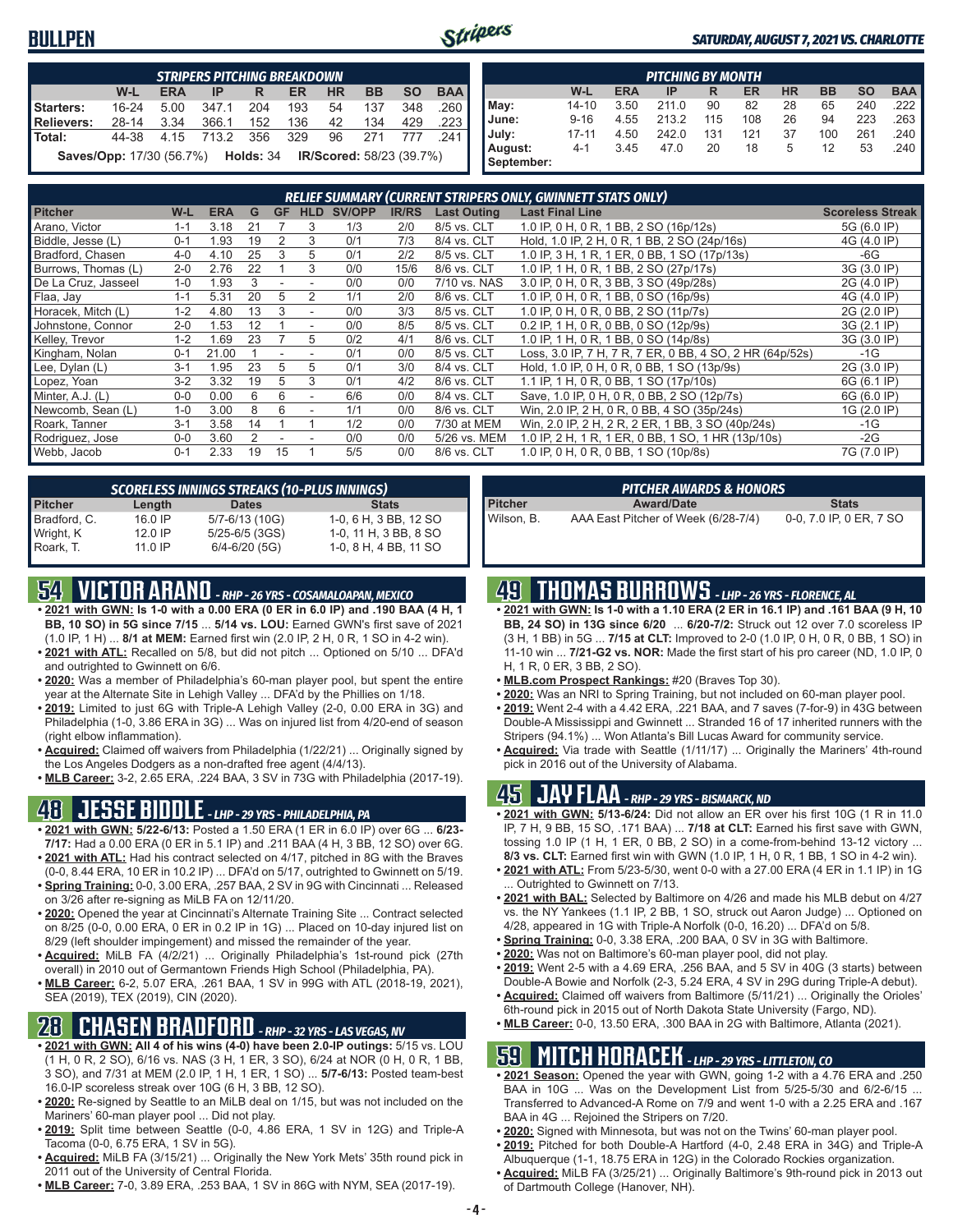## **51 CONNOR JOHNSTONE** *- RHP - 26 YRS - SAN DIEGO, CA*

- **• 2021 with GWN: Is 2-0 with a 1.53 ERA and .133 BAA in 12G in relief (1-6, 7.16 ERA, .313 BAA in 11 starts)** ... **5/4-5/8:** Threw 8.0 scoreless IP over his first 2 outings, including a 5.0-inning spot start (win, 1 H, 0 BB, 5 SO) on 5/8 at CLT.
- **• Spring Training:** 0-1, 4.76 ERA, .273 BAA, 1 SV in 6G with Atlanta (NRI).
- **• 2020:** Was an NRI to Braves Spring Training, but not on 60-man player pool.
- **• 2019:** With Double-A Mississippi and Gwinnett, went 7-4 with a 4.24 ERA, .296 BAA, and 1 SV in 35G (7 starts) ... His 7 wins ranked T-8th in the Braves org.
- **• Acquired:** Braves 21st-round pick in 2017 out of Wake Forest University.
- **• Local Product:** Played baseball at Roswell High School (Roswell, GA).

# **43 TREVOR KELLEY** *- RHP - 27 YRS - PROVIDENCE, RI*

- **• 2021 with GWN: Is 1-0 with a 0.00 ERA (1 R, 0 ER in 10.0 IP) and .094 BAA (3 H, 4 BB, 14 SO) over 9G since 7/11** ... **5/12-6/27:** Allowed runs in just 2 of 13G for a 1.72 ERA (3 ER in 15.2 IP, 13 H, 6 BB, 15 SO, .241 BAA).
- **• Spring Training:** Did not pitch in Chicago Cubs' MLB camp ... Released on 4/23. **• 2020:** Pitched in 4G with Philadelphia, going 0-0 with a 10.80 ERA ... Outrighted on 8/14 and spent the rest of the season at the Phillies Alternate Site.
- **• 2019:** In 52G with Triple-A Pawtucket, went 5-5 with a 1.79 ERA, .216 BAA, and 12 SV ... Was an International League Midseason and Postseason All-Star and a *Baseball America* Triple-A All-Star ... Led IL in appearances and was T-1st in saves ... Made MLB debut on 7/2 at Toronto and logged 10G with Boston (0-3, 8.64 ERA).
- **• Acquired:** MiLB FA (4/28/21) ... Originally Boston's 36th-round pick in 2015 out of the University of North Carolina at Chapel Hill.
- **• MLB Career:** 0-3, 9.26 ERA, .347 BAA, 0 SV in 14G with BOS (2019), PHI (2020).

## **58 DYLAN LEE** *- LHP - 27 YRS - DINUBA, CA*

- **• 2021 with GWN: Is 1-1 with a 0.00 ERA (1 R, 0 ER in 7.1 IP) and .154 BAA (4 H, 1 BB, 7 SO) in 6G since 7/18** ... **5/4 at CLT:** Earned the win in his Stripers' debut (2.0 IP, 1 H, 1 R, 0 ER, 0 BB, 3 SO in 10-9 win in 12 innings) ... **6/11 at MEM:** Recorded his first pro hit, a double (1-for-2, R) ... **5/26-7/9:** Had a 1.65 ERA (3 ER in 16.1 IP, 9 H, 2 BB, 12 SO) and .161 BAA over 12G.
- **• Spring Training:** 0-0, 0.00 ERA, 0 SV in 2G with Miami ... Released on 3/29.
- **• 2020:** Was a non-roster invite to Marlins Spring Training, but was not on Miami's 60-man player pool ... Did not play.
- **• 2019:** Logged 45G between Double-A Jacksonville (0-3, 1.91 ERA, .176 BAA, 13 SV in 32G) and Triple-A New Orleans (1-3, 4.71 ERA, .329 BAA, 0 SV in 13G).
- **• Acquired:** MiLB FA (4/15/21) ... Originally Miami's 10th-round pick in 2016 out of Cal State Fresno (Fresno, CA).

# **55 YOAN LOPEZ** *- RHP - 28 YRS - NUEVA GERONA, CUBA*

- **• 2021 with GWN:** Has a pair of wins in extra innings, 6/9-G2 at MEM (1.0 IP, 1 H, 0 R in 3-1 win in 8 innings) and 6/18 vs. NAS (1.0 IP, 2 H, 1 R, 0 ER, 1 SO in 8-7 win in 10 innings).
- **• 2021 with ARI:** Began the season on Arizona's Opening Day roster ... In 2 stints, went 0-0 with a 6.57 ERA (9 ER in 12.1 IP) and 0 SV (0-for-3) in 13G ... DFA'd on 5/20, traded to Atlanta on 5/22 and optioned to Gwinnett.
- **• Spring Training:** 1-0, 4.91 ERA, .214 BAA, 0 SV in 8G with Arizona.
- **• 2020:** In 20G with Arizona, went 0-1 with a 5.95 ERA, .269 BAA, and 2 holds.
- **• 2019:** Set MLB career highs in G (70) and holds (21), going 2-7 with a 3.41 ERA, .232 BAA, and 1 SV (1-for-4) with the D-backs.
- **• Acquired:** Via trade with Arizona in exchange for CF Deivi Estrada (5/22/21) ... Originally signed by the D-backs as a NDFA out of Cuba (1/16/15).
- **• MLB Career:** 2-8, 4.25 ERA, .252 BAA, 1 SV in 113G with Arizona (2018-21).

## **33 A.J. MINTER** *- LHP - 27 YRS - TYLER, TX*

- **• 2021 with GWN:** Optioned on 7/18 ... **Is 6-for-6 (T-5th in Triple-A East) in save chances over 6G since joining the Stripers (6.0 IP, 0 H, 0 R, 3 BB, 8 SO)**.
- **• Gwinnett Career:** Has logged 43G in 3 seasons (2017, 2019, 2021), going 3-4 with a 3.48 ERA, 1.25 WHIP, .234 BAA, and 11 saves (11-for-13).
- **• 2021 with ATL:** In 42 relief appearances, is 1-4 with a 4.86 ERA (18 ER in 33.1 IP) and .264 BAA ... Had a 6.23 ERA over 7G in July before being optioned.
- **• Spring Training:** 0-0, 4.91 ERA, .344 BAA, 1 SV in 8G with Atlanta. **• 2020:** Posted a career-low 0.83 ERA in 22 relief outings with Atlanta, going 1-1 with a .200 BAA over 21.2 IP ... Made 5 appearances in the Postseason (1-0, 3.00 ERA, .182 BAA), including a spot start in Game 5 of the NLCS vs. the LA Dodgers (3.0 IP, 1 H, 0 R, 0 BB, 7 SO in ND, Braves lost 7-3).
- **• Acquired:** Braves' CB-B pick (75th overall) in 2015 out of Texas A&M.
- **• MLB Career:** 9-13, 3.92 ERA, .251 BAA, 20 SV in 181G with Atlanta (2017-21) ... Pitched in the 2018 and 2020 Postseasons (1-0, 2.25 ERA in 7G, 1 start).

## **34 SEAN NEWCOMB** *- LHP - 28 YRS - BROCKTON, MA*

- **• 2021 with GWN:** Has been optioned 3 times, on 5/5, 6/30, and 7/31 ... **5/6-7/3:** Struck out 8 over 3.0 scoreless IP (1 H, 1 BB) in 3G ... **7/16 at CLT:** Struck out the side in the 9th for his first save (1.0 IP, 0 H, 0 R, 1 HB) ... **8/6 vs. CLT:** Struck out 4 over 2.0 IP (2 H, 0 R) in 10th and 11th innings for the win in 4-3 victory.
- **• Gwinnett Career:** 6-4 with a 2.78 ERA and .209 BAA in 23G (14GS) since 2017.
- **• 2021 with ATL:** In 26G in relief, is 2-0 with a 5.68 ERA, .250 BAA, and 1 SV.
- **• 2020:** Made just 4 starts with the Braves (0-2, 11.20 ERA) ... Spent most of the year at the Alternate Training Site at Coolray Field.
- **• Acquired:** Via trade with the Los Angeles Angels in exchange for SS Andrelton Simmons (11/12/15) ... Originally the Angels' 1st-round pick (15th overall) in 2014 out of the University of Hartford (West Hartford, CT).
- **• MLB Career:** 24-23, 4.27 ERA, .243 BAA, 2 SV in 135G (57GS) with Atlanta (2017-21) ... In 6G during the 2018-19 Postseasons, went 1-0 with a 1.08 ERA.

#### **57 TANNER ROARK** *- RHP - 34 YRS - WILMINGTON, IL*

- **• 2021 with GWN: 6/10 at MEM:** Tossed 2.0 innings in relief (1 H, 0 R, 1 BB, 1 SO) for first win ... **6/4-6/20:** Pitched 11.0 scoreless innings over 5G (8 H, 4 BB, 11 SO, .205 BAA) ... **7/13 at CLT:** Notched his first save since 2015 with Washington (2.0 IP, 3 H, 1 ER, 0 BB, 2 SO in 5-3 win) ... **In 2 spot starts (7/17 at CLT, 7/25 vs. NOR), is 0-0 with a 0.00 ERA (0 ER in 5.0 IP, 1 H, 2 HB, 2 BB, 6 SO)**.
- **• 2021 with ATL:** Contract selected on 6/24, but did not pitch before being optioned back to Gwinnett on 6/27.
- **• 2021 with TOR:** Was on Toronto's Opening Day roster, went 0-1 with a 6.43 ERA in 3G (1 start) ... Released by the Blue Jays on 5/3.
- **• Spring Training:** 2-1, 8.44 ERA, .295 BAA in 4 starts with Toronto.
- **• 2020:** Made 11 starts with the Blue Jays, going 2-3 with a 6.80 ERA and .309 BAA.
- **• 2019:** Went 10-10 with a 4.35 ERA and .275 BAA in 31 starts with CIN and OAK. **• Acquired:** MiLB FA (5/10/21) ... Originally Texas's 25th-round pick in 2008 out of
- the University of Illinois at Urbana-Champaign. **• MLB Career:** 76-68, 3.85 ERA, .254 BAA, 1 SV in 227G (184 starts) with WSH, CIN, OAK, TOR (2013-21) ... Pitched in 2014 and 2016 Postseasons with Nationals (0-1, 3.86 ERA in 3G, 1 start).

## **71 JACOB WEBB** *- RHP - 27 YRS - RIVERSIDE, CA*

**• 2021 with GWN: Is 5-for-5 in save chances (T-10th in Triple-A East), posting a 3.60 ERA (2 ER in 5.0 IP, 4 H, 1 BB, 7 SO, 1 HB) in those outings** ... **5/26-6/9:** Struck out 5 over 5.0 IP (0 R, 2 H, 0 BB) in 5G.

- **• 2021 with ATL:** Recalled 4 times (4/7, 4/10, 6/5, 6/17) ... In 17G with the Braves, is 1-2 with a 5.29 ERA (10 ER in 17.0 IP) and a .324 BAA.
- **• Spring Training:** 1-0, 2.57 ERA, .222 BAA, 2 HLD in 7G with Atlanta ... Optioned to the Alternate Training Site in Gwinnett on 3/25.
- **• 2020:** Assigned to the Alternate Training Site on 7/19, but missed over a month with a right shoulder strain (placed on 60-day injured list on 7/20) ... Activated on 9/8 and went 0-0 with a 0.00 ERA (0 ER in 10.0 IP) and .200 BAA in 8G ... Made his MLB Postseason debut, going 0-0 with a 9.00 ERA (3 ER in 3.0 IP) in 3G.
- **• 2019:** Made his MLB debut with Atlanta, going 4-0 with a 1.39 ERA (5 ER in 32.1 IP), .205 BAA, 9 holds, and 2 saves (2-for-4) in 36G ... Also logged 10G with Gwinnett (0-1, 6.97 ERA, .225 BAA, 1 SV).
- **• Acquired:** Braves' 18th-round pick in 2014 out of Tabor College (Hillsboro, KS).
- **• MLB Career:** 5-2, 2.28 ERA, .243 BAA, 2 SV in 61G with Atlanta (2019-21).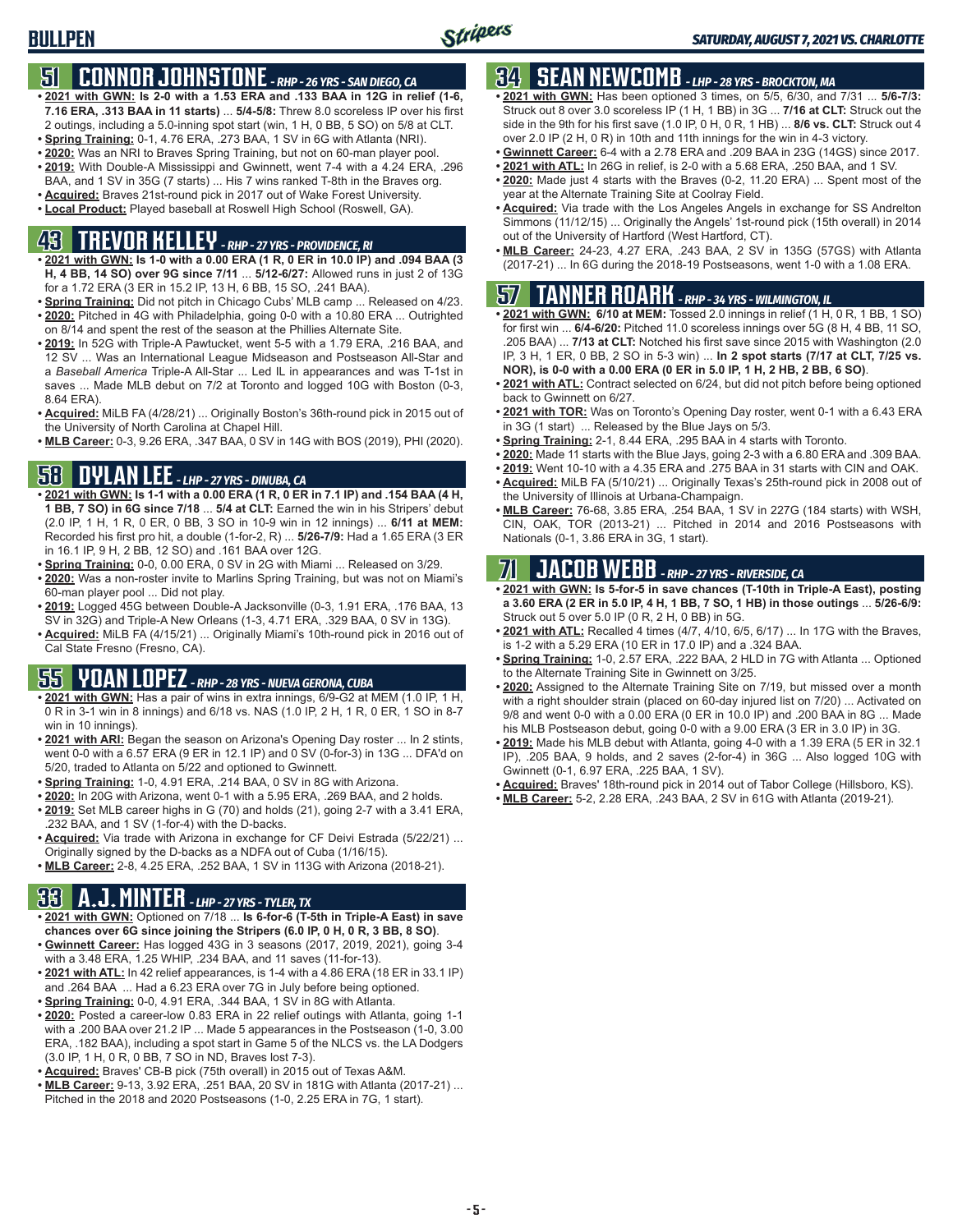| <b>OFFENSE</b> |                             |                                                                                          | Stripers |  |  |  |  |  | <b>SATURDAY, AUGUST 7, 2021 VS. CHARLOTTE</b> |
|----------------|-----------------------------|------------------------------------------------------------------------------------------|----------|--|--|--|--|--|-----------------------------------------------|
| TOTAL:         | 251, 106 HR, .765 OPS RISP: | 261, 32 HR, .804 OPS RUNS/INNING: 1 2 3 4 5 6 7 8 9 X TOT                                |          |  |  |  |  |  |                                               |
| Vs. LHP:       |                             | 250, 45 HR, 786 OPS RISP/20: 248, 16 HR, 784 OPS Stripers: 64 42 41 43 46 46 57 46 36 13 |          |  |  |  |  |  | 434                                           |
|                |                             | Vs. RHP: 251, 61 HR, 753 OPS LOADED: 329, 7 HR, 1.040 OPS Opponents:                     |          |  |  |  |  |  | 51 44 48 45 29 45 36 26 18 14 356             |

|            |                |                |                |                |                          |                |                | <b>HOME RUNS</b>       |                                                 |                | <b>MULTI-GAMES</b>       |                |
|------------|----------------|----------------|----------------|----------------|--------------------------|----------------|----------------|------------------------|-------------------------------------------------|----------------|--------------------------|----------------|
| Player     | 1R             | 2R             | 3R             | <b>GS</b>      | Tot.                     |                |                | Off LH Off RH Team W-L | <b>Last HR with Gwinnett (Regular Season)</b>   | <b>Hit</b>     | <b>RBI</b>               | <b>HR</b>      |
| Almonte    | $\overline{2}$ |                |                |                | 3                        |                | 2              | $3-0$                  | 5/30/21 vs. MEM, 1R (RH Connor Jones)           | 8              | 5                        |                |
| Arcia      | 10             | 3              |                |                | 13                       | 6              | $\overline{ }$ | $7 - 4$                | 7/3/21 at DUR, 1R/Leadoff (RH Shane Baz)        | 17             | 8                        |                |
| Brugman    | $\sim$         |                | ÷.             | ٠              |                          |                |                | $0 - 0$                |                                                 | $\overline{a}$ | $\sim$                   |                |
| Camargo    | 4              |                | 2              |                | 10                       | 5              | 5              | $6 - 3$                | 8/4/21 vs. CLT, 3R (RH Mike Wright Jr.)         | 21             | 10                       |                |
| Casteel    |                | $\overline{2}$ |                |                | 3                        | $\overline{2}$ |                | $2 - 1$                | 6/24/21 at NOR, GS (LH Zac Lowther)             | 6              | 5                        |                |
| Contreras  | 4              | 3              |                |                | 8                        |                | $\overline{7}$ | $7 - 1$                | 7/29/21 at MEM, 2R (RH Angel Rondon)            | 8              | $\overline{7}$           |                |
| d'Arnaud   |                |                |                |                |                          |                |                | $0 - 0$                |                                                 |                |                          |                |
| Demeritte  | $\overline{ }$ | $\overline{2}$ |                | 3              | 12                       | 6              | 6              | $11 - 1$               | 7/27/21 at MEM, 1R (LH Tyler Webb)              | 11             | 8                        |                |
| Ervin      | 3              | 2              |                | ٠              | 6                        | $\Delta$       | 2              | $4 - 2$                | 7/14/21 at CLT, 1R (LH Hunter Schryver)         | $\overline{7}$ | $\overline{7}$           |                |
| Goins      |                |                | ٠              |                | $\overline{2}$           |                |                | $1 - 1$                | 7/4/21 at DUR, 2R (RH Joe Ryan)                 | 12             | 6                        | $\sim$         |
| Gore       |                |                | ۰              | ۰              | -                        |                |                | $0 - 0$                |                                                 | 3              | $\overline{\phantom{a}}$ |                |
| Heredia    | $\sim$         |                | ٠              |                | ٠                        |                |                | $0 - 0$                | ---                                             | ٠              | ٠                        |                |
| Inciarte   |                |                |                |                |                          |                |                | $0 - 0$                |                                                 |                |                          |                |
| Jackson    | 4              |                |                | $\overline{2}$ | 11                       | 8              | 3              | $5 - 2$                | 7/28/21, 1R (LH Matthew Liberatore), 2nd of Gm. | 11             | 10                       | 3              |
| Kazmar Jr. | 4              | $\overline{2}$ |                | ٠              | $\overline{\phantom{a}}$ | $\overline{2}$ | 5              | $4 - 3$                | 7/22/21 vs. NOR, 1R (RH Eric Hanhold)           | 6              | 5                        |                |
| Kipnis     | $\overline{2}$ | 2              |                |                | 5                        |                | 5              | $4 - 1$                | 7/14/21 at CLT, 1R (RH Ofreidy Gomez)           | 10             | $\overline{7}$           | $\sim$         |
| Lucrov     |                |                |                | ۰              | $\overline{2}$           |                | $\overline{2}$ | $1 - 1$                | 6/10/21 at MEM, 3R (RH Grant Black)             | 4              | 3                        | ٠              |
| Martinez   |                |                |                |                |                          |                |                | $0 - 0$                |                                                 | $\overline{2}$ |                          |                |
| Morales    |                |                |                | ٠              |                          |                |                | $1 - 0$                | 5/7/21 at CLT, 3R (RH Joe De Carlo)             |                |                          |                |
| Pache      | 5              |                |                | ۰              | 6                        | 3              | 3              | $3-2$                  | 7/28/21 at MEM, 1R (LH Matthew Liberatore)      | 9              | 5                        |                |
| Sanchez    | 3              | $\overline{2}$ |                |                | 6                        | 3              | 3              | $3 - 2$                | 8/5/21 vs. CLT, 2R (RH Jonathan Stiever)        | $\overline{7}$ | 6                        | $\overline{A}$ |
| Snider     | $\overline{2}$ |                |                |                | 3                        |                | 3              | $3-0$                  | 7/15/21 at CLT, 2R (RH Connor Sadzeck)          | 3              | 3                        |                |
| Unroe      |                |                | ٠              |                |                          |                |                | $0 - 0$                | 7/19/19 vs. ROC, 1R (RH Drew Hutchison)         |                | ۰                        |                |
| Waters     | 4              | $\mathfrak{p}$ | $\overline{2}$ |                | 8                        | 4              | 4              | $4 - 3$                | 7/24/21 vs. NOR, 1R (RH Eric Hanhold)           | 17             | 6                        |                |
| Total:     | 56             | 31             | 12             | 7              | 106                      |                |                |                        |                                                 |                |                          |                |

|                                                           |                                                    |    |    |                | <b>HOME RUN VARIANTS</b> |                                  |           |            |            |            |            |                 | <b>PINCH HITTERS</b> |                                        |                                        |              |             |             |
|-----------------------------------------------------------|----------------------------------------------------|----|----|----------------|--------------------------|----------------------------------|-----------|------------|------------|------------|------------|-----------------|----------------------|----------------------------------------|----------------------------------------|--------------|-------------|-------------|
| Back-to-Back Homers (2x):                                 |                                                    |    |    |                |                          |                                  |           |            |            |            | Player     | AVG.            | <b>AB</b>            | н                                      | 2B                                     | 3B           | <b>HR</b>   | <b>RBI</b>  |
| Almonte (GS) / Snider, 5/7 at CLT (1st Inning)            |                                                    |    |    |                |                          |                                  |           |            | Almonte    | 1.000      |            |                 | N                    | $\mathbf 0$                            | 0                                      | 2            |             |             |
|                                                           | Jackson (2R) / Contreras, 7/14 at CLT (1st Inning) |    |    |                |                          |                                  |           |            | Arcia      | ---        | $\Omega$   | $\Omega$        | $\Omega$             | $\Omega$                               | $\Omega$                               | $\Omega$     |             |             |
|                                                           |                                                    |    |    |                |                          |                                  |           |            |            |            | Casteel    | .136            | 22                   | 3                                      |                                        | $\mathbf 0$  |             |             |
| Back-to-Back-to-Back Homers (1x):                         |                                                    |    |    |                |                          |                                  |           |            |            |            | Contreras  | .500            | 2                    |                                        | $\Omega$                               | $\Omega$     | $\Omega$    | $\Omega$    |
| Arcia (2R) / Camargo / Demeritte, 5/8 at CLT (6th Inning) |                                                    |    |    |                |                          |                                  |           |            |            |            | Demeritte  | .400            | 5                    | $\overline{2}$                         |                                        | $\mathbf 0$  |             |             |
|                                                           |                                                    |    |    |                |                          |                                  |           |            |            |            | Ervin      | .200            | 10                   | $\overline{2}$                         | $\Omega$                               | $\Omega$     | 1           | 3           |
| Pinch-Hit Homers (3x):                                    |                                                    |    |    |                |                          |                                  |           |            |            |            | Goins      | .000            | $\overline{2}$       | $\Omega$                               | $\Omega$                               | $\Omega$     | $\Omega$    | $\Omega$    |
| Demeritte (1R), 5/12 vs. LOU (7th Inning)                 |                                                    |    |    |                |                          |                                  |           |            |            |            | Gore       | .200            | 5                    |                                        | $\Omega$                               | $\mathbf 0$  | $\mathbf 0$ | $\Omega$    |
| Casteel (2R), 6/3 vs. JAX (7th Inning)                    |                                                    |    |    |                |                          |                                  |           |            |            |            | Jackson    | .000            |                      | $\Omega$                               | $\Omega$                               | $\Omega$     | $\Omega$    | $\Omega$    |
| Ervin (2R), 7/7 vs. NAS (6th Inning)                      |                                                    |    |    |                |                          |                                  |           |            |            |            | Kazmar Jr. | .000            | $\overline{7}$       | $\Omega$                               | $\Omega$                               | $\mathbf 0$  | $\mathbf 0$ | $\mathbf 0$ |
| Leadoff (Game) Homers (3x):                               |                                                    |    |    |                |                          |                                  |           |            |            |            | Lee        | .000            |                      | $\Omega$                               | $\Omega$                               | $\Omega$     | $\Omega$    | $\Omega$    |
| Waters (2x), 5/19 at NAS, 7/22 vs. NOR                    |                                                    |    |    |                |                          |                                  |           |            |            |            | Lucrov     | .000            | 3                    | $\Omega$                               | $\Omega$                               | $\Omega$     | $\Omega$    | $\Omega$    |
| Arcia (1x), 7/3 at DUR                                    |                                                    |    |    |                |                          |                                  |           |            |            |            | Morales    | .000            | $\overline{2}$       | $\Omega$                               | $\mathbf 0$                            | $\mathbf 0$  | 0           | $\Omega$    |
|                                                           |                                                    |    |    |                |                          |                                  |           |            |            |            | Pache      | .000            |                      | $\Omega$                               | $\mathbf{0}$                           | $\Omega$     | $\Omega$    | $\Omega$    |
| Walk-Off Homers (1x):                                     |                                                    |    |    |                |                          |                                  |           |            |            |            | Sanchez    | .000            | 6                    | $\Omega$                               | $\Omega$                               | $\mathbf 0$  | $\Omega$    | $\Omega$    |
| Arcia (Solo), 5/16 vs. LOU (9th Inning)                   |                                                    |    |    |                |                          |                                  |           |            |            |            | Snider     | .077            | 13                   |                                        | $\Omega$                               | $\Omega$     | $\Omega$    | $\Omega$    |
|                                                           |                                                    |    |    |                |                          |                                  |           |            |            |            | Unroe      | .000            | $\overline{4}$       | $\Omega$                               | 0                                      | $\mathbf 0$  | $\Omega$    | $\Omega$    |
|                                                           |                                                    |    |    |                |                          |                                  |           |            |            |            | Totals:    | .129            | 85                   | 11                                     | $\overline{2}$                         | $\mathbf{0}$ | 3           | 10          |
|                                                           |                                                    |    |    |                |                          |                                  |           |            |            |            |            |                 |                      |                                        |                                        |              |             |             |
|                                                           |                                                    |    |    |                |                          | <b>STRIPERS BATTING BY MONTH</b> |           |            |            |            |            |                 |                      | <b>HITTING STREAKS (10-PLUS GAMES)</b> |                                        |              |             |             |
|                                                           | <b>AVG</b>                                         | G  | 2B | 3B             | <b>HR</b>                | <b>RBI</b>                       | <b>SB</b> | <b>OBP</b> | <b>SLG</b> | <b>OPS</b> | Player     | Length/Dates    |                      |                                        |                                        | <b>Stats</b> |             |             |
| May:                                                      | .254                                               | 24 | 43 | 2              | 36                       | 138                              | 24        | .366       | .445       | .811       | Arcia      | 13G (5/4-5/18)  |                      |                                        | .393 (22-56), 4 2B, 7 HR, 17 R, 12 RBI |              |             |             |
| June:                                                     | .227                                               | 25 | 36 | 3              | 21                       | 88                               | 23        | .308       | .357       | .665       | Contreras  | 13G (7/10-7/27) |                      |                                        | .385 (20-52), 5 2B, 7 HR, 14 R, 20 RBI |              |             |             |
| July:                                                     | .271                                               | 28 | 52 | $\overline{2}$ | 47                       | 161                              | 23        | .352       | .479       | .831       | Demeritte  | 10G (6/2-7/21)  |                      |                                        | .372 (16-43), 2 2B, 3 HR, 10 R, 8 RBI  |              |             |             |
| August:                                                   | .234                                               | 5  | 6  | $\overline{2}$ | 2                        | 19                               | 3         | .314       | .327       | .642       |            |                 |                      |                                        |                                        |              |             |             |
| September:                                                |                                                    |    |    |                |                          |                                  |           |            |            |            |            |                 |                      |                                        |                                        |              |             |             |

|                     | <b>HITTER AWARDS &amp; HONORS</b>                                           |                                           |
|---------------------|-----------------------------------------------------------------------------|-------------------------------------------|
| <b>Player</b>       | <b>Award/Date</b>                                                           | <b>Stats</b>                              |
| Waters<br>Contreras | Sirius XM All-Star Futures Game (7/11)<br>AAA East Player of Week (7/13-18) | Game: 1-1, BB<br>.462, 3 2B, 3 HR, 12 RBI |

|         |                | <b>ON-BASE STREAKS (15-PLUS GAMES)</b> |
|---------|----------------|----------------------------------------|
| Player  | Length/Dates   | <b>Stats</b>                           |
| Camargo | 18G (6/18-7/8) | .303 (20-66), 6 2B, 2 HR, 7 RBI, 7 BB  |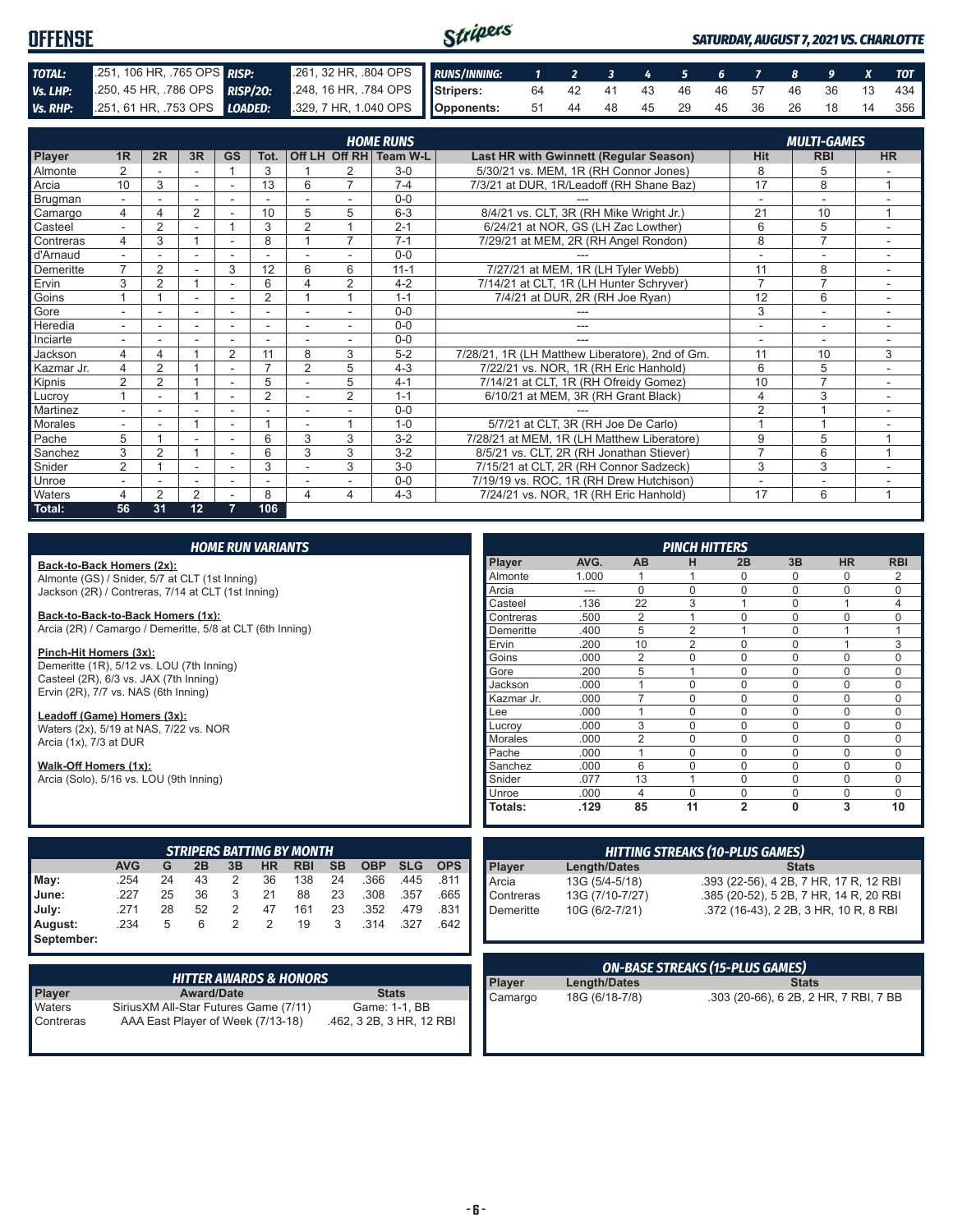## **BATTER BIOS**

## **13 ORLANDO ARCIA** *- SS - 27 YRS - ANACO, VENEZUELA*

*SEASON WITH GWN:*.298, 13 HR, 29 RBI, 5 SB, .905 OPS *HIT STREAK:* -1G (0-5) *8/6 vs. CLT:*0-5 *SERIES:* .235 (4-17), 2B, RBI

- **• Leaderboard:** Entering 8/7, ranks among Triple-A East top 10 in AVG (9th, .298). **• 2021 with GWN: Has reached base safely in 50 of 55G (90.9%)** ... **5/4-5/18:**  Hit safely in first 13G (.393, 7 HR, 17 R, 12 RBI, 2 SB, 1.301 OPS) ... **5/9 at CLT:** Tied GWN's single-game HR record (3-for-4, 3 HR, 4 R, 4 RBI) ... **5/16 vs. LOU:** Blasted walk-off solo HR (#7) in 9th ... **6/18 vs. NAS:** Went 3-for-5 with 3 XBH, including solo HR (#11) and game-tying double in 10th, scored walk-off run ... **6/5- 6/23:** Posted 14G on-base streak (.333, 17-for-51, 4 2B, 3 HR, 11 R, 8 RBI, 6 BB).
- **• 2021 with ATL:** Recalled on 7/4 ... Hit .204 (10-for-49, 1 2B, 2 HR, 5 R, 9 RBI) in 17G ... Optioned back to Gwinnett on 7/31.
- **• 2021 with MIL:** Was on Milwaukee's Opening Day roster and batted .091 (1-for-11, 1 RBI) in 4G before being traded to Atlanta on 4/6 (sent to Alternate Site).
- **• 2020:** Spent 59 games with the Brewers, batting .260 (10 2B, 1 3B, 5 HR, 22 R, 20 RBI, 2 SB) ... Played in 2 Postseason games (.143, 1-for-7, 1 HR, 2 RBI).
- **• Acquired:** Via trade with Milwaukee in exchange for RHP Chad Sobotka and RHP Patrick Weigel (4/6/21) ... Originally signed by Milwaukee as a NDFA (10/22/10).
- **• MLB Career:** .242, 70 2B, 7 3B, 44 HR, 189 RBI, 40 SB in 559G with MIL, ATL (2016-21) ... Played in the Postseason from 2018-20 (.295, 4 HR, 6 RBI in 13G).

## **17 JOHAN CAMARGO** *- INF - 27 YRS - PANAMA CITY, PANAMA*

*SEASON WITH GWN:*.317, 10 HR, 40 RBI, 0 SB, .922 OPS *HIT STREAK:* 3G (3-13) *8/6 vs. CLT:* 1-4 *SERIES:* .188 (3-16), 2B, HR, 4 RBI

- **• Leaderboard:** Entering 8/7, ranks among Triple-A East top 10 in R (3rd, 49), AVG (4th, .317), OBP (5th, .399), H (T-6th, 77), TB (7th, 127), and OPS (9th, .922).
- **• 2021 with GWN: In 45G since 6/10, hitting .341 (59-for-173, 13 2B, 2 3B, 7 HR, 31 R, 30 RBI, .962 OPS)** ... **5/4-5/22:** Hit safely in 9G (.364, 2 2B, 3 HR, 13 R, 8 RBI) ... **5/8 at CLT:** Notched first career multi-HR game (2-for-4, 2 HR, 2 RBI) ... **6/5 vs. JAX:** Started 5-4-3 triple play, GWN's first since 5/28/19 at TOL ... **6/10 at MEM:** Homered for first time since 5/8 (2-run, #4) in 4-for-5, 2-RBI effort ... **6/18- 7/8:** Posted 18G on-base streak (.303, 20-for-66, 6 2B, 2 HR, 9 R, 7 RBI, 7 BB) ... **7/18 at CLT:** Hit a 2-out, 2-run HR (#8) in 9th for a 12-11 lead (GWN had trailed
- 11-3) ... **7/30 at MEM:** Tallied season-high 4 RBI (2-for-4, 2B, HR #9) in 8-7 win. **• Gwinnett Career:** Has hits in 90 of 119G (75.6%) since 2017, batting .330 (153 for-463, 33 2B, 3 3B, 19 HR, 82 R, 82 RBI, 1 SB, .935 OPS).
- **• 2021 with ATL:** In 6 stints with the Braves, batting .000 (0-for-16, 1 R) in 15G.
- **• 2020:** Made Braves' Opening Day roster and batted .200 (8 2B, 4 HR, 16 R, 9 RBI) in 35G ... Added to the NLCS roster in place of injured Adam Duvall prior to Game 2 and played in 4G (.250, 2-for-8, 1 2B, 1 RBI).
- **• Acquired:** NDFA (7/2/10) out of Panama City, Panama.
- **• MLB Career:** .257, 68 2B, 4 3B, 34 HR, 144 RBI, 2 SB in 364G with Atlanta (2017- 21) ... Played in 2018 and 2020 Postseasons (.087, 1 2B, 1 RBI in 8G).

## **9 RYAN CASTEEL** *- 1B/C - 30 YRS - CHATTANOOGA, TN*

*SEASON WITH GWN:*.233, 3 HR, 17 RBI, 0 SB, .698 OPS *HIT STREAK:* -2G (0-7) *8/6 vs. CLT:*DNP *SERIES:* .000 (0-4)

- **• 2021 with GWN: 5/15-5/18:** Had 6 RBI in 3G span, including 5/15 vs. LOU (1 for-2, GW 3-run 2B, 3 RBI) and 5/16 vs. LOU (1-for-3, HR, 2 RBI) ... **6/2 vs. JAX:** Notched pinch-hit 2-run double ... **6/3 vs. JAX:** Hit pinch-hit 2-run HR (#2) ... **6/24 at NOR:** Crushed game-winning grand slam (#3) in 6-2 victory (1-for-4, 4 RBI), his 2nd career slam (first since 7/20/13 with Adv-A Modesto).
- **• 2020:** Was not on the Braves' 60-man player pool ... Did not play.
- **• 2019:** Played 118G with Double-A Mississippi, batting .263 (21 2B, 2 3B, 21 HR, 73 RBI, .811 OPS) ... Ranked 2nd in the Southern League in homers and RBI, 3rd in slugging (.477) ... Was his 2nd career 20-homer season (hit 22 in 2013).
- **• Acquired:** MiLB FA (3/14/21) ... Originally Colorado's 17th-round pick in 2010 out of Cleveland State Community College (Cleveland, TN).

# **24 WILLIAM CONTRERAS** *- C - 23 YRS - PUERTO CABELLO, VZ*

*SEASON WITH GWN:*.365, 8 HR, 26 RBI, 0 SB, 1.149 OPS *HIT STREAK:* 4G (7-15)

- *8/6 vs. CLT:* 1-3, 2B, R *SERIES:* .467 (7-15), 2 2B, 3 RBI **• 2021 with GWN: Leads Triple-A East in RBI (26) and OPS (1.149) since joining GWN on 7/8** ... **Has hit safely in 20 of 23G during his Triple-A debut (.365, 31-for-85, 7 2B, 8 HR, 20 R, 26 RBI, 1.149 OPS)** ... **7/13-7/18:** Named Triple-A East Player of the Week (.462, 12-for-26, 3 2B, 3 HR, 7 R, 12 RBI, 1.440 OPS) 7/10-7/27: Posted a 13G hitting streak, tied for GWN's longest this year (.385, 20-for-52, 5 2B, 7 HR, 14 R, 20 RBI, 1.333 OPS).
- **• 2021 with ATL:** On the Braves' Opening Day roster ... Hit .204 (3 2B, 1 3B, 7 HR, 16 R, 21 RBI, .666 OPS) in 44G through 7/6 ... Optioned on 7/7.
- **• 2020:** Spent most of the year at the Alternate Training Site at Coolray Field ... Recalled by Atlanta for his MLB debut on 7/24 ... Hit .400 (4-for-10, 1 2B, 1 RBI) in 4G before being optioned on 7/29.
- **• Bloodlines:** Older brother is Chicago Cubs' C Willson Contreras.
- **• Acquired:** NDFA (2/1/15) out of Puerto Cabello, Venezuela.
- **MLB Career:** .217, 4 2B, 1 3B, 7 HR, 22 RBI, 0 SB in 48G with Atlanta (2020-21).

# **14 TRAVIS d'ARNAUD** *- C - 32 YRS - LONG BEACH, CA*

*SEASON WITH GWN:*.154, 0 HR, 0 RBI, 0 SB, .420 OPS *HIT STREAK:* 2G (2-6) *8/6 vs. CLT:*1-2 *SERIES:* .200 (2-10) **• MLB Rehab:** Joined Gwinnett on a rehab assignment on 7/30 ... Has been on

- Atlanta's 60-day IL since 5/2 (tore left thumb ligament, had surgery).
- **• 2021 with ATL:** Prior to the injury on 5/1 at TOR, batted .220 (18-for-82, 4 2B, 2 HR, 5 R, 11 RBI, .594 OPS) in 23G with the Braves.
- **• 2020:** Won his first NL Silver Slugger Award, batting .321 (88-for-165, 8 2B, 9 HR, 19 R, 34 RBI, .919 OPS) in 44G with Atlanta ... In 12G during the Postseason, hit .286 (12-for-42, 2 2B, 2 HR, 4 R, 10 RBI, .856 OPS).
- **• Bloodlines:** Is the second d'Arnaud to play for Gwinnett, joining his brother Chase (played 22G in 2016, hit .255 with 6 2B, 1 3B, 1 HR, 4 RBI, 7 SB).
- **• Acquired:** MLB FA (11/24/19) ... Originally Philadelphia's 1st-round pick (37th overall) in 2007 out of Lakewood High School (Lakewood, CA).
- **• MLB Career:** .251, 93 2B, 5 3B, 74 HR, 276 RBI, 2 SB in 567G with NYM, LAD, TB, ATL (2013-21) ... Has appeared in the Postseason 3 times (2015 with NYM, 2019 with TB, 2020 with ATL), batting .207, 3 2B, 5 HR, 10 R, 19 RBI in 32G.

# **12 TRAVIS DEMERITTE** *- OF - 26 YRS - NEW YORK, NY*

*SEASON WITH GWN:*.295, 12 HR, 34 RBI, 5 SB, 1.014 OPS *HIT STREAK:* 1G (1-4) *8/6 vs. CLT:*1-4 *SERIES:* .188 (3-16)

- **• 2021 with GWN: 5/4 at CLT:** Tallied 5 RBI (3-for-6, HR) to set GWN Opening Night record ... **6/2-7/21:** Posted 10G hitting streak (.372, 16-for-43, 2 2B, 3 HR, 10 R, 8 RBI, 1.041 OPS) ... **6/10-7/10:** Was on the Injured List ... **7/13-8/3:** In first 16G since returning from the IL, hit .322 (19-for-59, 2 2B, 6 HR, 15 R, 19 RBI, 4 SB, 1.064 OPS) ... **7/17-7/25:** Hit 3 grand slams in 7G span (7/17 at CLT, 7/23 vs. NOR, 7/25 vs. NOR), raising his career total to 6 (4 with GWN) ... **7/18 at CLT:** Notched season-high 4 hits (4-for-5, 3 R, 2 RBI, SB) ... **7/27 at MEM:** Homered for 3rd straight game, GW solo blast (#12) in 1-0 win.
- **• Gwinnett Career:** In 142G since 2019, batting .289 (141-for-488, 39 2B, 2 3B, 32 HR, 101 R, 107 RBI, 9 SB, .966 OPS) with the Stripers.
- **• 2020:** Hit .172 with 1 2B, 4 RBI in 18G with Detroit ... DFA'd on 2/5/21.
- **• 2019:** Made his Triple-A debut with Gwinnett and was an IL All-Star (.286, 20 HR, 73 RBI, .944 OPS in 96G) ... Has 1 of the 9 20-HR seasons in GWN history ... Traded to Detroit on 7/31, made his MLB debut (.225, 3 HR, 10 RBI in 48G).
- **• Acquired:** Off Waivers from Detroit (2/12/21) ... Originally Texas' 1st-round pick (30th overall) in 2013 out of Winder-Barrow High School (Winder, GA).
- **• MLB Career:** .217, 8 2B, 2 3B, 3 HR, 14 RBI, 3 SB with Detroit (2019-20).

## **18 PHILLIP ERVIN** *- OF - 29 YRS - MOBILE, AL*

*SEASON WITH GWN:*.206, 6 HR, 24 RBI, 11 SB, .660 OPS *HIT STREAK:* -2G (0-5)

- *8/6 vs. CLT:*0-4, R *SERIES:* .333 (4-12), 3B, RBI, SB **• 2021 with GWN: 6/2 vs. JAX:** Hit decisive 3-run HR (#1) and tallied season-high 4 RBI (1-for-4, R) ... **6/13 at MEM:** Belted game-tying 2-run HR (#2) with 2 outs in the 9th of an eventual 7-6 loss (1-for-3, 1 R, 2 RBI) ... **7/7 vs. NAS:** Clubbed game-tying 2-run pinch-hit HR (#5, 1-for-1, 2 RBI) ... **8/1 at MEM:** Lined GWRBI single with 2 outs in 9th inning in 4-2 win (1-for-2, RBI).
- **• 2020:** Between Cincinnati and Seattle, hit .149 with 3 2B, 4 RBI, 1 SB in 37G ... DFA'd by the Reds (8/28), Mariners (12/16), and Chicago Cubs (2/20/21).
- **• Acquired:** Off waivers from the Chicago Cubs (2/22/21) ... Originally Cincinnati's 1st-round pick (27th overall) in 2013 out of Samford University (Homewood, AL).
- **• MLB Career:** .247, 26 2B, 8 3B, 17 HR, 68 RBI, 15 SB in 237G with CIN, SEA (2017-20) ... Talled 7 of his 8 career triples in 2019 (ranked 7th in NL).

## **8 RYAN GOINS** *- INF - 33 YRS - TEMPLE, TX*

*SEASON WITH GWN:*.253, 2 HR, 26 RBI, 2 SB, .680 OPS *HIT STREAK:* -3G (0-9)

*8/6 vs. CLT:*0-3, SF, RBI *SERIES:* .000 (0-3), RBI **• 2021 with GWN: 5/4 at CLT:** Hit Gwinnett's first HR of the season (solo, 2-for-5, RBI) ... **5/12 vs. LOU:** Set season highs for hits (3-for-4) and RBI (3) ... **6/18-6/29:** Posted season-best 8G hitting streak (.400, 10-for-25, 1 2B, 3 R, 6 RBI) ... **7/4 at** 

- **DUR:** Homered for the first time since Opening Night (2-run, #2, 1-for-4, 2 RBI). **• Tokyo Olympics:** Was on GWN's Temporary Inactive List while playing for Mexico in this year's Olympics ... Hit .250 (1-for-4, R, RBI) in 2G (MEX went 0-3).
- **• Triple-A Career:** Has played for BUF (2013-16), LHV (2018), CLT (2019), and GWN (2021) ... Was teammates with MGR Matt Tuiasosopo in 2014 with BUF.
- **• Spring Training:** .391, 2 2B, 0 HR, 5 RBI, 0 SB, .960 OPS in 16G with Atlanta.
- **• 2020:** Played in 14G with the Chicago White Sox, batting .000 (0-for-9, 4 R) ... Spent most of the year at the Alternate Training Site in Schaumburg, IL.
- **• Acquired:** MiLB FA (2/25/21) ... Originally Toronto's 4th-round pick in 2009 out of Dallas Baptist University (Dallas, TX).
- **• MLB Career:** .228, 71 2B, 12 3B, 22 HR, 158 RBI in 555G with TOR, KC, CWS (2013-20) ... Played for TOR in 2015-16 Postseasons (.146, 1 HR, 5 RBI in 14G).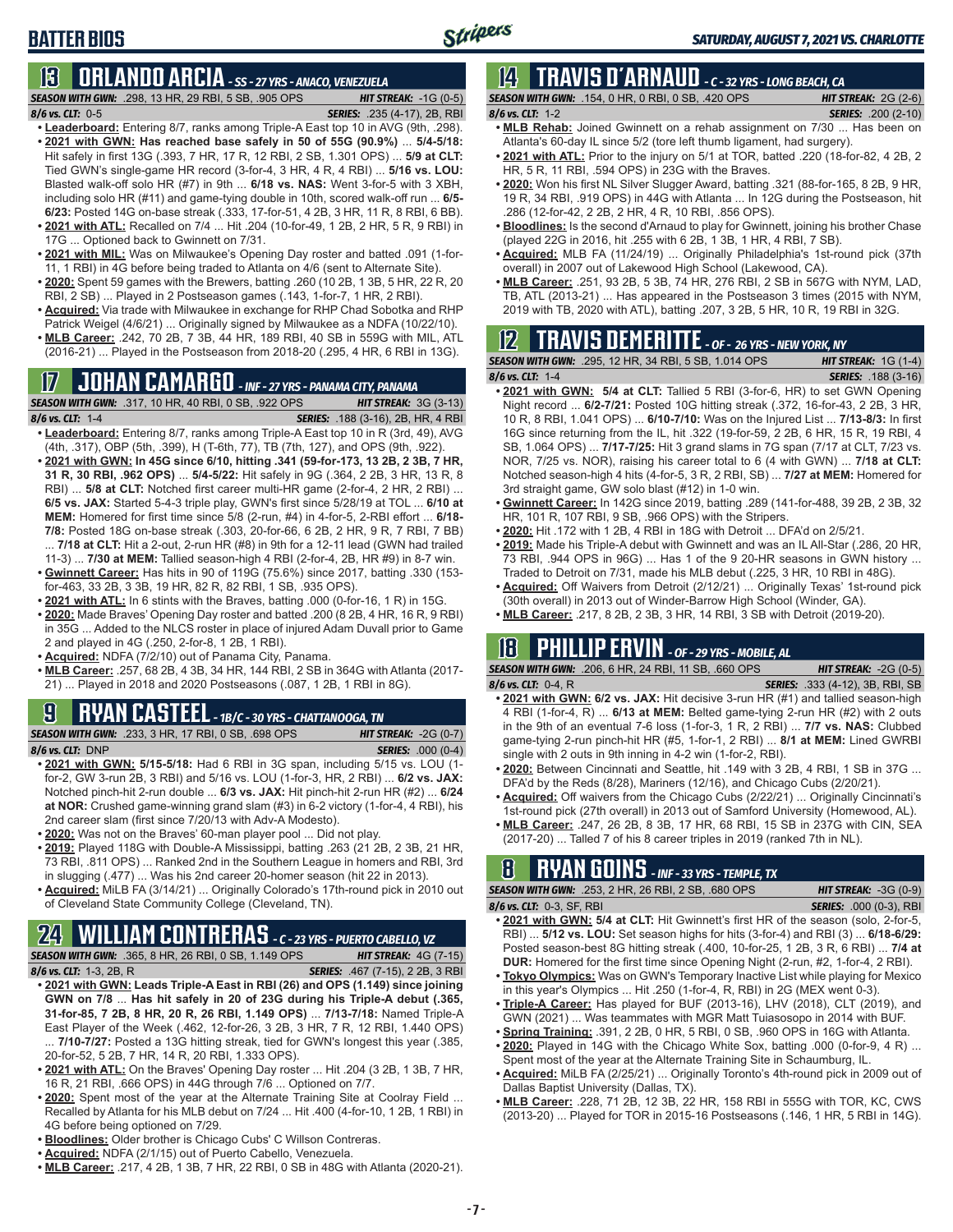# **5 TERRANCE GORE** *- OF - 30 YRS - MACON, GA*

*SEASON WITH GWN:*.267, 0 HR, 0 RBI, 14 SB, .797 OPS *HIT STREAK:* -3G (0-8) *8/6 vs. CLT:*PR, 0-0 *SERIES:* .--- (0-0)

- **• Leaderboard:** Entering 8/7, ranks among Triple-A East top 10 in SB (T-9th, 14). **• 2021 with GWN:** Is 14-for-16 (87.5%) in stolen base attempts over 32G, has a pair of 2-steal games (5/18 at NAS, 6/18 vs. NAS) ... **6/9-G2 at MEM:** Stole 3rd and scored winning run in 8th inning of 3-1 victory ... **7/10 vs. NAS:** Notched seasonhigh 3 hits (3-for-3, 2B, R).
- **• 2020:** Logged 2G in his lone season with the Los Angeles Dodgers (0 PA).
- **• Acquired:** MiLB FA (2/18/21) ... Originally Kansas City's 20th-round pick in 2011 out of Gulf Coast Community College (Panama City, FL).
- **• MLB Career:** .224, 2 2B, 1 3B, 0 HR, 1 RBI, 40 SB in 102G with KC, CHC, LAD (2014-20) ... Played in the Postseason with KC (2014-15) and CHC (2018), going 0-for-2 with 3 R, 5 SB ... Won World Series with the Royals in 2015.

## **4 SEAN KAZMAR JR.** *- INF - 37 YRS - VALDOSTA, GA*

*SEASON WITH GWN:*.212, 7 HR, 21 RBI, 3 SB, .639 OPS *HIT STREAK:* 1G (1-4) *8/6 vs. CLT:*DNP *SERIES:* .--- (0-0)

- **• Hits Record: On 7/31 at MEM, passed Larry Whisenton (657) for the Atlanta Braves Triple-A career hits record with his 658th (single, 1-for-4)**.
- **• Gwinnett Career:** Batting .264 (658-for-2489, 134 2B, 12 3B, 44 HR, 300 R, 291 RBI, 26 SB) in 724G over 8 seasons ... Leads in career G, AB, H, TB (948), 2B, R, RBI ... Ranks 2nd in career 3B (12) ... Ranks 3rd in career HR (44).
- **• 2021 with GWN: 5/25 vs. MEM:** Lined a walk-off single in the 9th for a 2-1 win, his first career walk-off RBI with GWN ... **7/8-G1 vs. NAS:** Passed Joey Terdoslavich for 3rd on GWN career HR list (#42, 1-for-3, 2 RBI) ... **7/22 vs. NOR:** Passed Damon Hollins for 2nd on ATL Triple-A hits list (#649, 2-for-3, HR, 2 RBI) ... **7/28 at MEM:** Notched his 999th and 1,000th career Triple-A hits (2-for-5, R).
- **• 2021 with ATL:** Contract selected on 4/17, has spent 2 stints with Atlanta (4/17- 4/23, 5/4-5/7), going 0-for-2 ... Pinch hit on 4/17 at the Chicago Cubs, marking his first MLB appearance in 4,589 days since 9/23/08 with San Diego ... The last player with a bigger gap between MLB appearances was Ralph Winegarner (13 years, 14 days between 6/23/36 with CLE and 7/7/49 with STL).
- **• Acquired:** MiLB FA (12/7/20) ... Originally San Diego's 5th-round pick in 2004 out of the College of Southern Nevada.
- **• MLB Career:** .195, 1 2B, 0 3B, 0 HR, 2 RBI in 22G with San Diego (2008) and Atlanta (2021).

## **20 JONATHAN MORALES** *- C - 26 YRS - ARROYO, PUERTO RICO*

*SEASON WITH GWN:*.131, 1 HR, 8 RBI, 0 SB, .330 OPS *HIT STREAK:* 1G (1-3) *8/6 vs. CLT:*1-3, R, RBI *SERIES:* .167 (1-6), RBI

- **• 2021 with GWN: 5/7 at CLT:** Tied his single-game career high with 5 RBI, going 2-for-6 with a 3-run HR (#1) in the 9th ... **8/6 vs. CLT:** Hit a 2-out walk-off single in 11th inning for 4-3 win (2nd career walk-off with GWN, last on 7/21/18 vs. PAW).
- **• 2020:** Spent entire year at Braves Alternate Training Site in Gwinnett (no MLB debut) ... Played for Caguas of the Puerto Rican Winter League (.394, 3 HR, 9 RBI in 13G), earning PWL Postseason All-Star honors.
- **• 2019:** Hit .240 (13 2B, 2 HR, 27 R, 25 RBI) in 80G between Double-A Mississippi and Gwinnett ... Logged 1 game during the IL Playoffs (0-for-1, BB).
- **• Acquired:** Braves' 25th-round pick in 2015 out of Miami-Dade Community College.

# **15 CRISTIAN PACHE** *- OF - 22 YRS - SANTO DOMINGO CENTRO, D.R.*

*SEASON WITH GWN:*.237, 6 HR, 23 RBI, 5 SB, .695 OPS *HIT STREAK:* 4G (5-18) *8/6 vs. CLT:* DNP *SERIES:* .286 (4-14), 2B, RBI

- **• MLB.com Prospect Ranks:** #1 (Braves Top 30), #8 (Top 100). **• 2021 with GWN: 5/29-6/1:** Assigned to rehab (right hamstring inflammation), played 1G before being activated/optioned on 6/2 ... **6/5 vs. JAX:** Went 3-for-6
- with 2 doubles, including game-tying 2-run double in 9th ... **6/10 at MEM:** Tallied his first career multi-HR game (3-for-5, 2 HR, 3 R, 4 RBI) ... **6/30 at DUR:** Notched last-at-bat GWRBI single in 9th for 2-1 win (2-for-3, 2B, RBI) ... **7/21 vs. NOR:** Homered in both games of a doubleheader (#3-4, 2-for-6, 2 R, 2 RBI) ... **7/8-7/28:** Hit .286 (18-for-63, 1 2B, 4 HR, 16 R, 11 RBI, 3 SB, .858 OPS) in 17G.
- **• 2021 with ATL:** On Atlanta's Opening Day roster for the first time ... Hit .111 (3 2B, 1 HR, 6 R, 4 RBI) in 22G ... Placed on IL twice, on 4/14 and 5/14 ... Was at the Alternate Training Site from 4/24-4/30.
- **• 2020:** Spent most of the year at the Alternate Training Site ... Made his MLB debut on 8/21 vs. Philadelphia (1-for-4) ... Played just 2G during regular season (.250) ... Also made MLB Postseason debut (.182, 1 2B, 1 HR, 4 R, 4 RBI in 12G).
- **• 2019:** Between Mississippi (104G) and Gwinnett (26G), hit .277 (36 2B, 9 3B, 12 HR, 63 R, 61 RBI, 8 SB, .802 OPS) in 130G ... Named a Southern League Postseason All-Star and MLB All-Star Futures Game participant.
- **• Acquired:** NDFA (7/4/15) out of Santo Domingo Centro, D.R.
- **• MLB Career:** .119, 3 2B, 0 3B, 1 HR, 4 RBI, 0 SB in 24G with Atlanta (2020-21).

# **2 YOLMER SANCHEZ** *- INF - 29 YRS - MARACAY, VENEZUELA*

Stripers

*SEASON WITH GWN:*.201, 6 HR, 24 RBI, 4 SB, .620 OPS *HIT STREAK:* -1G (0-4) *8/6 vs. CLT:*0-4 *SERIES:* .308 (4-13), HR, 3 RBI

- **• 2021 with GWN: Has homered 5 times in 14G since 7/22, batting .275 (14 for-51, 9 R, 11 RBI, .914 OPS) in that span** ... **5/7 at CLT:** Went 3-for-5 (3 R, 3 RBI) with GWN's first triple of the year ... **6/9-G2 at MEM:** Stole home as part of a double-steal with Drew Waters, scored tying run in 3-1 win (1-for-2, R, SB) ... **6/16 vs. NAS:** After going 30G without a homer, launched his 1st of the year (3 run, 1-for-2, 3 RBI) ... **7/28 at MEM:** Hit a game-tying 2-run HR (#3) with 2 outs in 9th of 8-7 loss ... **7/30 at MEM:** Recorded 2nd career multi-HR game (1st since 5/2/15, CLT vs. SWB), hitting 2 solo shots (#4-5) including GW blast in 8th for 8-7 win (2-for-3, 3 R, 2 RBI).
- **• 2020:** Played 11G with the Chicago White Sox, batting .313 (3 2B, 1 HR, 1 RBI, 1.164 OPS) ... Made his MLB Postseason debut in the ALWCS (1G, no at-bat).
- **• Acquired:** MiLB FA (3/31/21) ... Originally a NDFA with Chi. White Sox (5/29/09).
- **• MLB Career:** .245, 113 2B, 24 3B, 32 HR, 215 RBI, 30 SB in 657G with the Chi.
- White Sox (2014-20) ... Won an AL Gold Glove in 2019 (.987 FPCT at 2B).

## **26 TRAVIS SNIDER** *- OF/INF - 33 YRS - KIRKLAND, WA*

| <b>SEASON WITH GWN: .180, 3 HR, 10 RBI, 1 SB, .637 OPS</b> | <b>HIT STREAK: -1G (0-3)</b> |
|------------------------------------------------------------|------------------------------|
| 8/6 vs. CLT: Def. Replacement, 0-0                         | <b>SERIES: .000 (0-3)</b>    |
|                                                            |                              |

- **• 2021 with GWN: 6/18 vs. NAS:** Homered for the first time since 5/7 at CLT, a solo shot (#2) as part of 6-run comeback in 8-7 win (1-for-3, 2 RBI) ... **7/15 at CLT:** Blasted go-ahead 2-run HR (#3) in 8th of 11-10 win (1-for-4, 2 RBI) ... **7/31 at MEM:** Delivered GW 2-run double in 2-1 win (1-for-4, 2 RBI).
- **• 2020:** Signed by Miami on 7/24 and reported to the Marlins' Alternate Training Site in Jupiter, FL, but was released on 8/27 and did not reach the Majors.
- **• 2019:** Played for Triple-A Reno in Arizona's system (.294, 22 2B, 4 3B, 11 HR, 41 RBI, 3 SB, .899 OPS in 93G).
- **• Acquired:** MiLB FA (2/26/21) ... Originally Toronto's 1st-round pick (14th overall) in 2006 out of Henry M. Jackson High School (Mill Creek, WA).
- **• MLB Career:** .244, 100 2B, 7 3B, 54 HR, 212 RBI, 22 SB in 630G with TOR, PIT, BAL (2008-15) ... Played for PIT in Postseason from 2013-15 (1-for-4 in 3G).

## **11 Drew WATERS** *- OF - 22 YRS - ATLANTA, GA*

| <b>SEASON WITH GWN: .251, 8 HR, 27 RBI, 18 SB, .764 OPS</b> | <b>HIT STREAK:</b> $-1G(0-4)$ |
|-------------------------------------------------------------|-------------------------------|
| 8/6 vs. CLT: $0-4$ , R, BB, SB                              | <b>SERIES:</b> .111 (1-9), SB |
| .                                                           |                               |

- **• Leaderboard:** Entering 8/7, ranks among Triple-A East top 10 in R (T-4th, 48) and SB (T-4th, 18).
- **• MLB.com Prospect Ranks:** #2 (Braves Top 30), #23 (Top 100 Prospects).
- **• 2021 with GWN: 5/15-6/10:** Hit .316 (25-for-79, 4 2B, 3 HR, 16 R, 9 RBI, 6 SB, .906 OPS) in 21G ... **5/18 at NAS:** Recorded first career multi-HR game (3-for-5, 2 HR, 3 RBI) and became the first GWN player to homer from both sides of the plate since Mel Rojas Jr. (7/7/16 at CLT) ... **5/19 at NAS:** Fell a triple shy of the cycle in first 4-hit game at Triple-A (4-for-5, 2B, HR, 2 R, 2 RBI, 2 SB) ... **6/9-G2 at MEM:** Lined RBI single in 8th (2-for-3, R, RBI) for last-at-bat 3-1 win ... **7/2-7/18:** Posted 13G on-base streak (.357, 20-for-56, 8 2B, 1 3B, 2 HR, 14 R, 10 RBI, 4 SB) ... **July:** Led Triple-A East in XBH with 17 during the month, batting .301 (31-for-103, 11 2B, 1 3B, 5 HR, 23 R, 17 RBI, 5 SB, .924 OPS) in 24G.
- **• Futures Game:** Played for the NL Team in the 2021 SiriusXM All-Star Futures Game on 7/11 at Coors Field (1-for-1, BB) ... Was the 7th active Gwinnett player selected to the game (1st since RHP Touki Toussaint in 2018).
- **• 2020:** Spent entire year at Braves Alternate Site in Gwinnett (no MLB debut).
- **• 2019:** Hit .309 (40 2B, 9 3B, 7 HR, 80 R, 52 RBI, 16 SB) in 134G with Double-A Mississippi and Gwinnett ... Won Southern League Batting Title (.319, best in MIS history) and Most Valuable Player (1st in MIS history) ... Ranked among MiLB top 5 in doubles (T-3rd, 40) and hits (5th, 163).
- **• Acquired:** Braves' 2nd-round pick in 2017 out of Etowah High School (Woodstock, GA) ... Named Gatorade Georgia Baseball Player of the Year in 2017.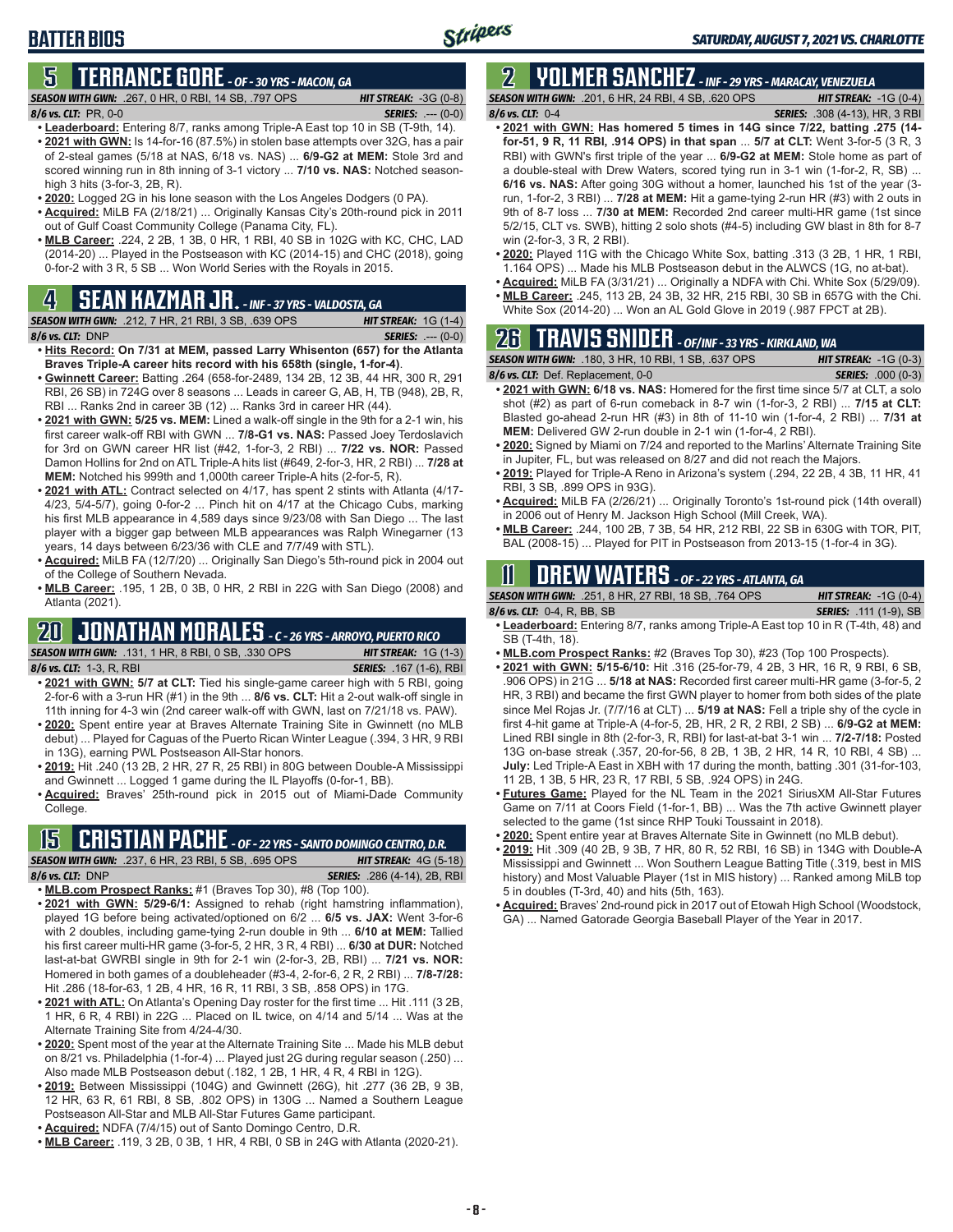#### **SEASON SUMMARY**



## **TEAM HIGHS & LOWS**

| <b>OFFENSE:</b>  |  |
|------------------|--|
|                  |  |
|                  |  |
|                  |  |
|                  |  |
|                  |  |
|                  |  |
|                  |  |
|                  |  |
|                  |  |
|                  |  |
|                  |  |
|                  |  |
|                  |  |
|                  |  |
|                  |  |
|                  |  |
|                  |  |
| <b>PITCHING:</b> |  |
|                  |  |
|                  |  |
|                  |  |
|                  |  |
|                  |  |
|                  |  |
|                  |  |
|                  |  |
|                  |  |
|                  |  |
| DEEEMOE.         |  |

#### **DEFENSE:**

## **TEAM MISCELLANEOUS**

| Largest Blown Lead (Loss)3 Runs (4x, last: 8/6 vs. Charlotte, 5-2, 6-10) |
|--------------------------------------------------------------------------|
|                                                                          |
| Longest Game, Time……………………………………………………4:26 (5/4 at Charlotte)            |
|                                                                          |
|                                                                          |
|                                                                          |
|                                                                          |
|                                                                          |
|                                                                          |
|                                                                          |
|                                                                          |

#### **INDIVIDUAL HIGHS & LOWS**

| <b>HITTING (GAME):</b> |                                                                   |
|------------------------|-------------------------------------------------------------------|
|                        | Hits ……………………………………………………………4 (7x, last: Waters, 7/29 at Memphis) |
|                        |                                                                   |
|                        |                                                                   |
|                        |                                                                   |
|                        |                                                                   |
|                        |                                                                   |
|                        |                                                                   |
|                        |                                                                   |
|                        |                                                                   |
|                        |                                                                   |
|                        |                                                                   |
|                        |                                                                   |
|                        |                                                                   |
|                        |                                                                   |

#### **PITCHING (GAME):**

| None |
|------|
|      |

#### **DEFENSE (GAME):**

#### **STREAKS**

#### **OFFENSIVE (LONGEST IN 2021 ONLY):**

#### **PITCHING (LONGEST IN 2021 ONLY):**

#### **LAST TIME IT HAPPENED (GWINNETT REGULAR-SEASON HISTORY)**

#### **INDIVIDUAL OFFENSE:**

|                             | Homers, Both Sides of Plate  Drew Waters (5/18/21 at Nashville)            |
|-----------------------------|----------------------------------------------------------------------------|
|                             |                                                                            |
|                             |                                                                            |
|                             | Back-to-Back-to-Back Homers  Arcia/Camargo/Demeritte (5/8/21 at Charlotte) |
|                             |                                                                            |
|                             |                                                                            |
|                             |                                                                            |
|                             |                                                                            |
|                             |                                                                            |
|                             |                                                                            |
|                             |                                                                            |
|                             |                                                                            |
|                             |                                                                            |
|                             |                                                                            |
| <b>INDIVIDUAL PITCHING:</b> |                                                                            |
| 9 0-Inning Perfect Game     | <b>Never</b>                                                               |

| 9.0-Inning No-Hitter (Solo)Todd Redmond (5/28/10 at Louisville)                |  |
|--------------------------------------------------------------------------------|--|
| 9.0-Inning No-Hitter (Comb.) Wooten/Marksberry/Ramirez (6/30/16 at Louisville) |  |
|                                                                                |  |
|                                                                                |  |
|                                                                                |  |
| 21 Consecutive Saves Converted Jairo Asencio (9/6/09-8/8/11)                   |  |
| 25.0-Inning Scoreless Streak Stephen Marek, 25.1 IP (6/6/10-8/2/10)            |  |

#### **TEAM OFFENSE:**

| <u>ILAM VII LIVJL.</u> |                                                                     |
|------------------------|---------------------------------------------------------------------|
|                        |                                                                     |
|                        |                                                                     |
|                        |                                                                     |
|                        |                                                                     |
|                        |                                                                     |
|                        |                                                                     |
|                        |                                                                     |
|                        |                                                                     |
|                        |                                                                     |
|                        |                                                                     |
|                        |                                                                     |
|                        |                                                                     |
|                        |                                                                     |
|                        |                                                                     |
|                        |                                                                     |
| <b>TEAM PITCHING:</b>  |                                                                     |
|                        |                                                                     |
|                        |                                                                     |
|                        |                                                                     |
|                        |                                                                     |
|                        |                                                                     |
|                        |                                                                     |
|                        |                                                                     |
|                        |                                                                     |
| <b>TEAM DEFENSE:</b>   |                                                                     |
|                        | Turn a Triple Play  6/5/21 vs. Jacksonville (Camargo-Kipnis-Snider) |
|                        |                                                                     |
|                        |                                                                     |

# **TEAM MISCELLANEOUS:**<br>18-Run Margin of Victory.....